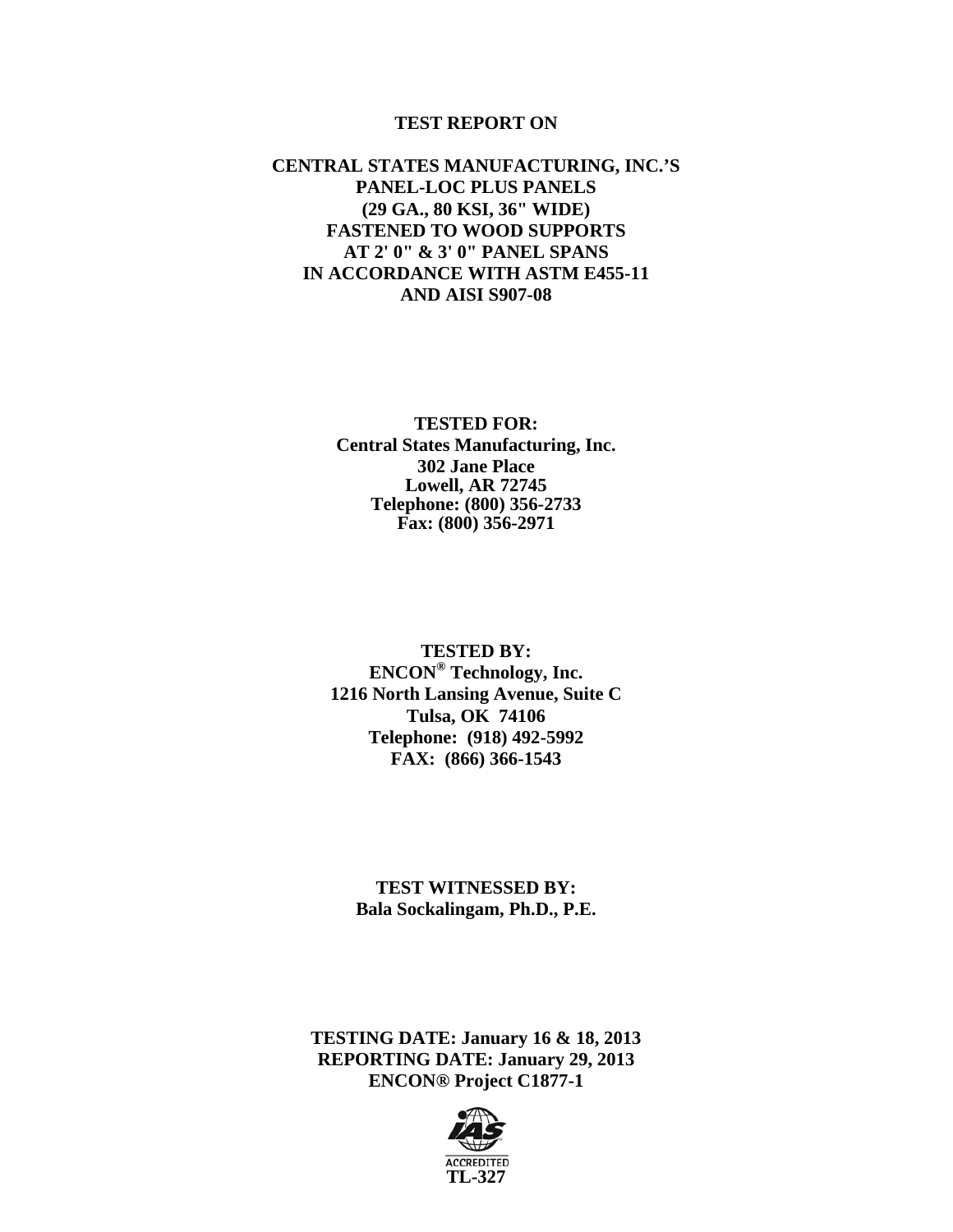|  | <b>TABLE OF CONTENTS</b> |
|--|--------------------------|
|--|--------------------------|

| <b>SECTION I</b>                | <b>TEST SUMMARY</b> |                                                                | <b>Page Number</b> |  |
|---------------------------------|---------------------|----------------------------------------------------------------|--------------------|--|
|                                 | 1.1                 | <b>Summary</b>                                                 | 1                  |  |
|                                 | 1.2                 | <b>Panel System Description</b>                                | $\mathbf{1}$       |  |
|                                 | 1.3                 | <b>Test Results</b>                                            | $\mathbf{1}$       |  |
|                                 |                     | 1.4 Panel and Fastener Pattern Drawing                         | $\overline{2}$     |  |
| <b>SECTION II</b>               |                     | <b>DESCRIPTION OF TEST</b>                                     |                    |  |
|                                 | 2.1                 | <b>Description of Test</b>                                     | $3-4$              |  |
|                                 | $2.2^{\circ}$       | <b>Calculations</b>                                            | $4 - 5$            |  |
| <b>SECTION III TEST RESULTS</b> |                     |                                                                |                    |  |
|                                 | 3.1                 | <b>Specimen Identification</b>                                 | 6                  |  |
|                                 |                     | 3.2 Test #1: Panel-Loc Plus Panels at four equal span of 2' 0" | $7 - 8$            |  |
|                                 |                     | 3.3 Test #2: Panel-Loc Plus Panels at four equal span of 2' 0" | $9-10$             |  |
|                                 | 3.4                 | Test #3: Panel-Loc Plus Panels at three equal span of 3' 0"    | $11 - 12$          |  |
|                                 |                     | <b>SECTION IV TEST PHOTOGRAPHS</b>                             |                    |  |
|                                 | 4.1                 | <b>Test Photographs</b>                                        | $13 - 16$          |  |
| <b>SECTION V</b>                |                     | <b>APPENDIX</b>                                                |                    |  |
|                                 | 5.1                 | <b>Test Drawings</b>                                           | $17 - 22$          |  |
|                                 |                     | 5.2 Yield Stress                                               | 23                 |  |
|                                 | 5.3                 | <b>Test Conditions</b>                                         | $24 - 25$          |  |
|                                 |                     |                                                                |                    |  |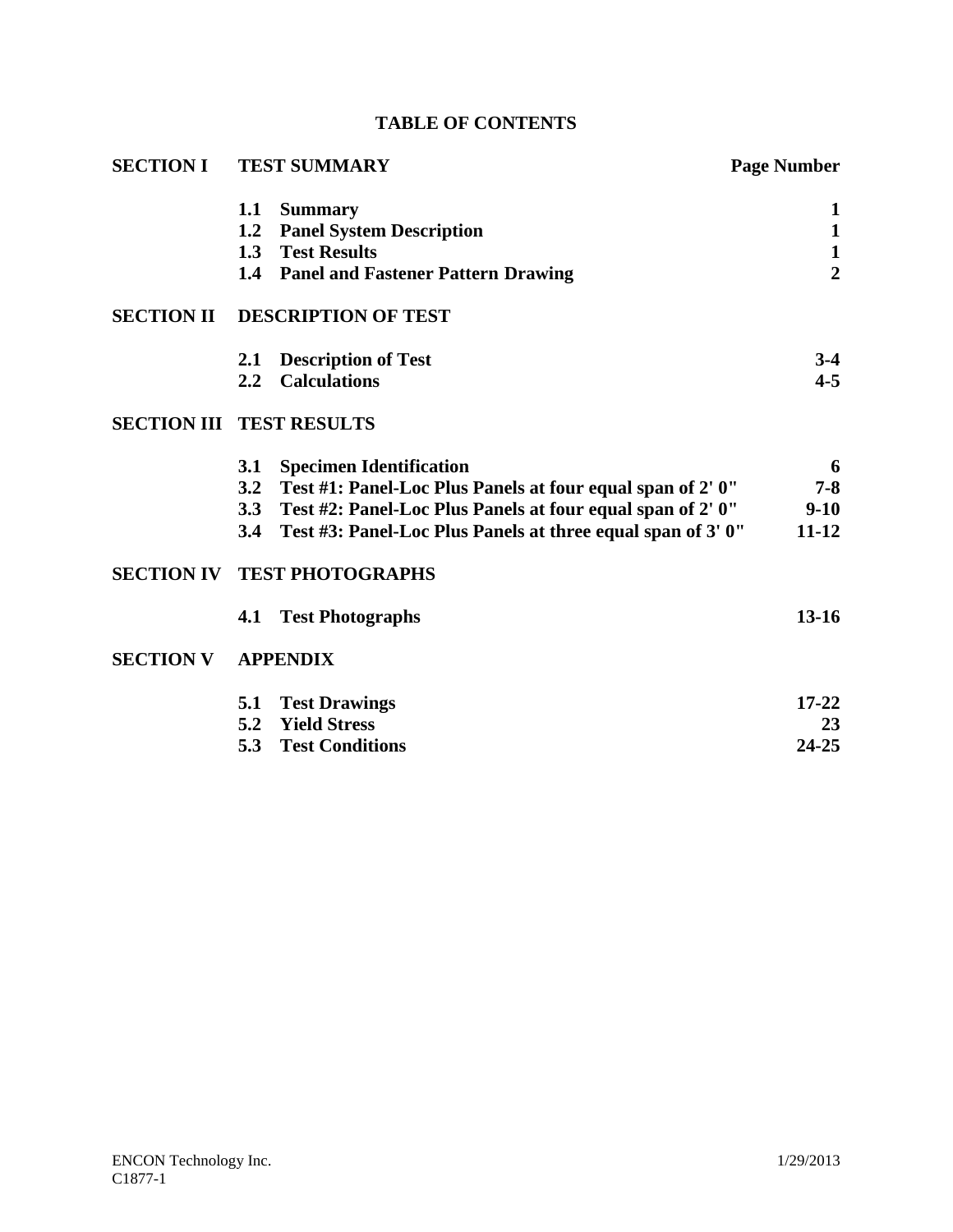## **TEST SUMMARY**

## **1.1 SUMMARY**

Tests were conducted on Central States Manufacturing, Inc.'s 29 ga., 80 ksi Panel-Loc Plus panels at ENCON® Technology, Inc.'s Test Facility, Tulsa, Oklahoma. The purpose of the tests was to determine the diaphragm shear strength and shear stiffness of Panel-Loc Plus panel construction under simulated loading conditions. These tests meet the provisions of ASTM E455-11 and AISI S907-08. The tests are listed below according to date tested.

- Test #1 & 2: Panel-Loc Plus panels at four equal spans of 2' 0". The structural fastener spacing was 9" o.c. at the end and interior wood supports. Both tests were conducted on January 16, 2013.
- Test #3: Panel-Loc Plus panels at three equal spans of 3' 0". The structural fastener spacing was 9" o.c. at the end and interior wood supports. This test was conducted on January 18, 2013.

The sidelap fasteners spacing for all tests was 24" o.c. The above-defined tests were witnessed by Bala Sockalingam, Ph.D., P.E. of ENCON Technology, Inc.

## **1.2 PANEL SYSTEM DESCRIPTION**

Central States Mfg.'s Panel-Loc Plus panels were 29 ga., 3/4" high and 36" wide through fastened panels. Each panel consisted of five major ribs spaced at 9" o.c. as shown on Page 2.

The panels were fastened to nominal 2" x  $6$ " SPF wood supports with  $#10$  x  $1-1/2$ " long Kwikseal® II Wood Binder screws with washers. The screw spacing was 9" o.c. at the end and interior wood supports. Each panel spanned over four continuous spans of 2' 0" or three continuous spans of 3' 0" with 2" overhang. The sidelap fasteners were #12 x 3/4" long hex head stitch screws with washers and spaced at 24" o.c. The two sides of the panel assembly were not attached to the side post of the interior frame.

## **1.3 TEST RESULTS**

Load was applied incrementally and deflections of the test construction were recorded for 'no load' condition and at each load increment. The failure mode in Test #1 & #2 was the panel slotting at fasteners near the roller and pinned corners. The average ultimate shear strength from the two test constructions was 291.7 lb/ft and average shear stiffness was 8383.5 lb/in.

The failure mode in Test #3 was the panel buckling near the loaded corner. The ultimate shear strength was 183.3 lb/ft and shear stiffness was 8145.2 lb/in.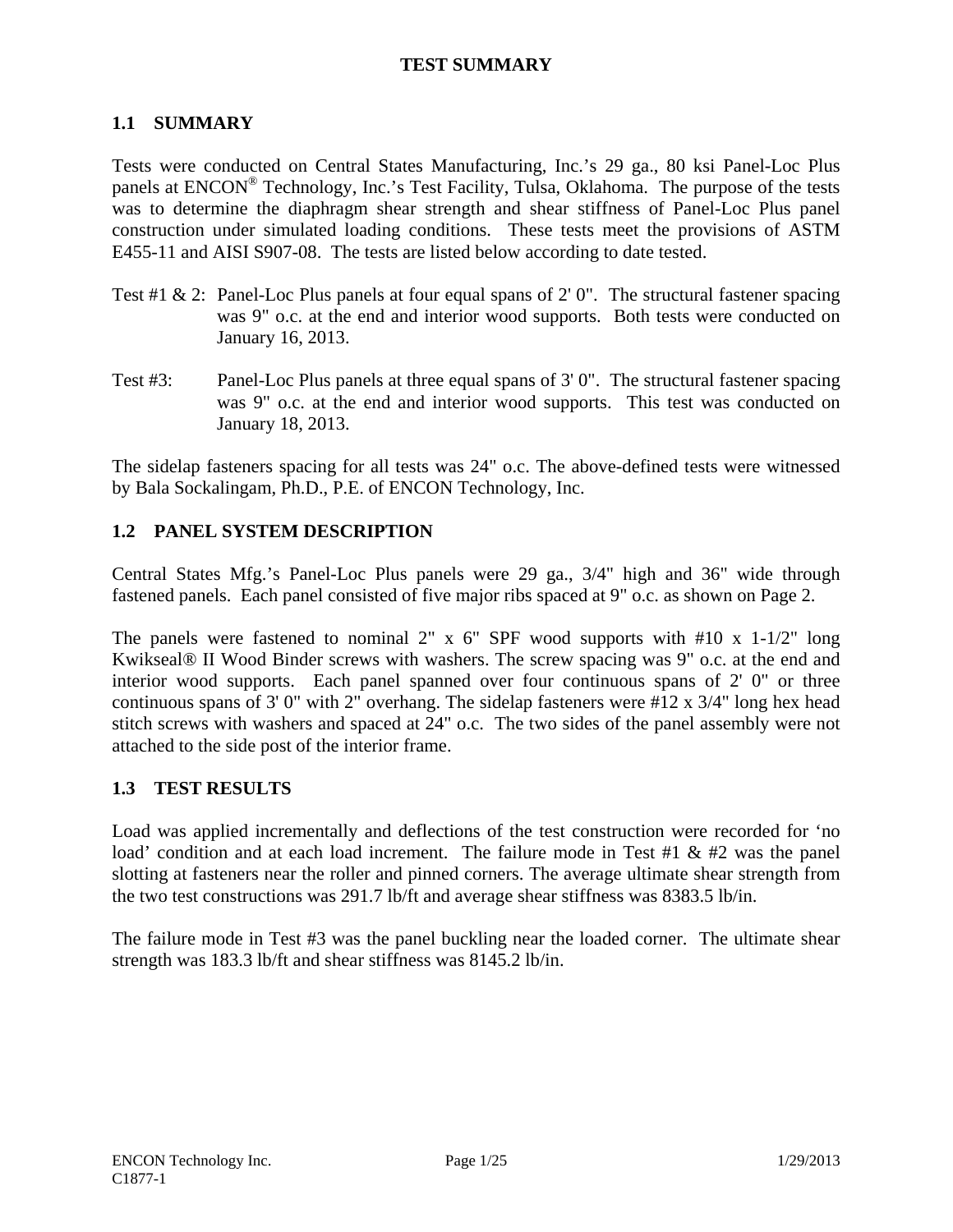

- 1. PANEL THICKNESS WAS 29 GA. AND YIELD STRESS WAS 80 KSI (NOM.).
- 2. PANEL TO SUPPORT FASTENER WAS #10 X 1.5" LONG WOOD SCREW.
- 3. PANEL TO PANEL FASTENER WAS #12 X 3/4" LONG STITCH SCREW.
- 4. PANEL TO PANEL FASTENER SPACING WAS 24" OC.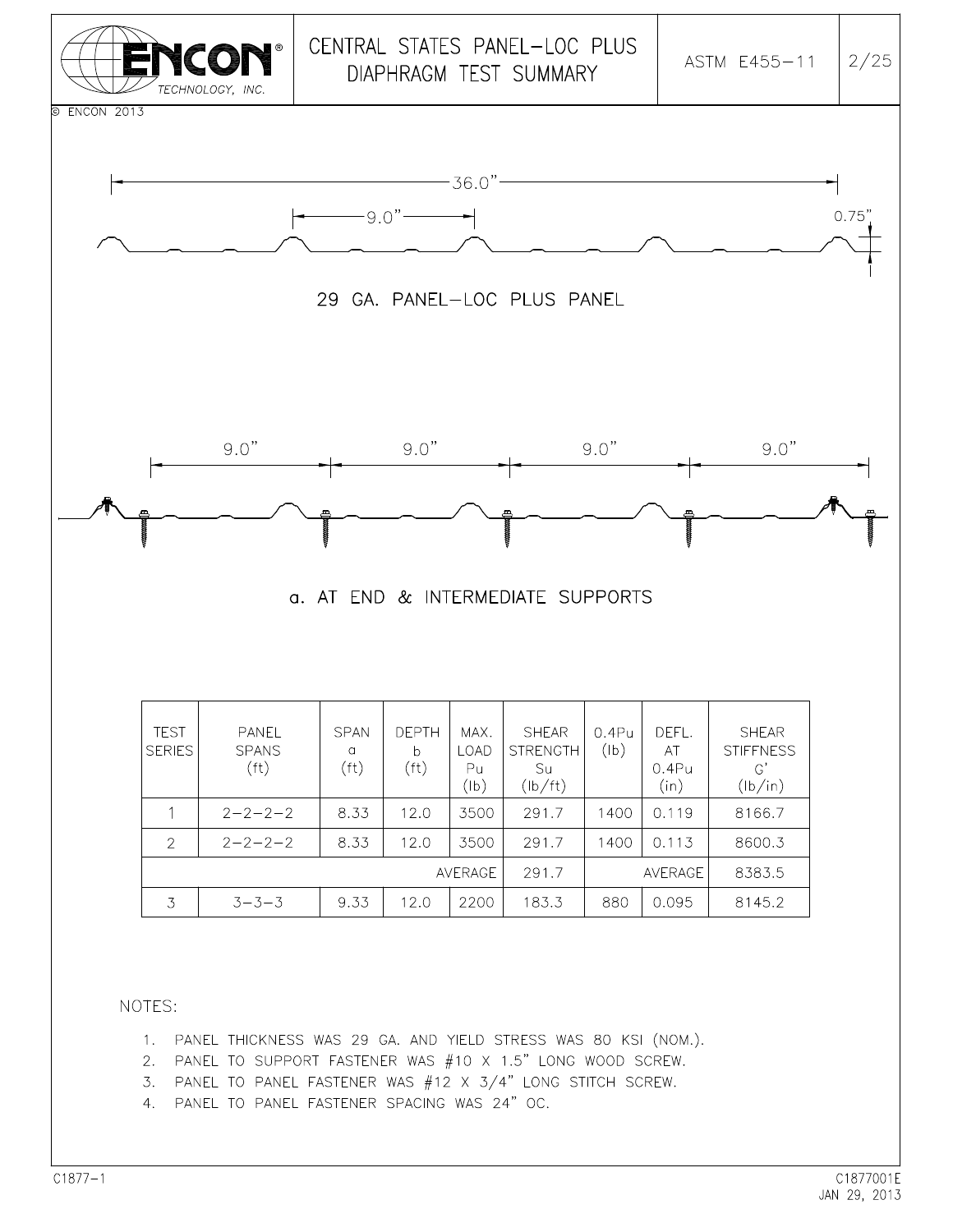## **DESCRIPTION OF TEST**

## **2.1 DESCRIPTION OF TEST**

## **OBJECTIVES**

Tests were conducted to determine shear strength and shear stiffness of the panels under simulated loading conditions. The test method consisted of the following:

- 1. assembling the test panel on an interior test frame to form a typical roof or wall construction;
- 2. loading the test frame incrementally; and
- 3. observing, measuring, and recording the deflections, deformations, and nature of any failures of principal or critical elements of the test construction.

The increments of load application were chosen such that a sufficient number of readings were obtained to determine the load deformation curve of the system.

## **TEST SETUP**

The test setup consisted of an exterior reaction truss and interior panel support frame as shown in the applicable drawings in the appendix. The L-shaped reaction truss was constructed of two built-up tube sections with cross-braced angle sections to form a truss. The panel support frame was constructed of wood supports having equal or lower strength and stiffness than that intended for use in the typical constructions. All the connections in the interior frame were pinned.

Both the truss and frame lay in the same horizontal plane. The reaction frame was supported by short columns, which rested on the laboratory floor. Two corners of the interior frame were connected to the exterior frame with a hinge and roller. The side opposite to these corners was held up by columns with roller bases. The interior supports were attached to the side post with pinned connections.

#### **LOADING DEVICE**

Load was applied using a 10 kip capacity hydraulic ram and manual pump. The load was monitored with a calibrated 10 kip capacity load cell and associated instrumentation. The accuracy of the load cell was estimated to be  $+ 0.01$  kips. The hydraulic ram was attached to the reaction truss and the load cell was attached to the interior frame. The load was applied parallel to and in close proximity to one of the points of contact between the diaphragm web and frame.

#### **DEFLECTION MEASUREMENT**

Deflection measurements were taken by means of dial indicators calibrated to 1/1000 of an inch. Deflections were measured at locations as shown on the drawings in the appendix. The deflection locations are based on AISI S907-08.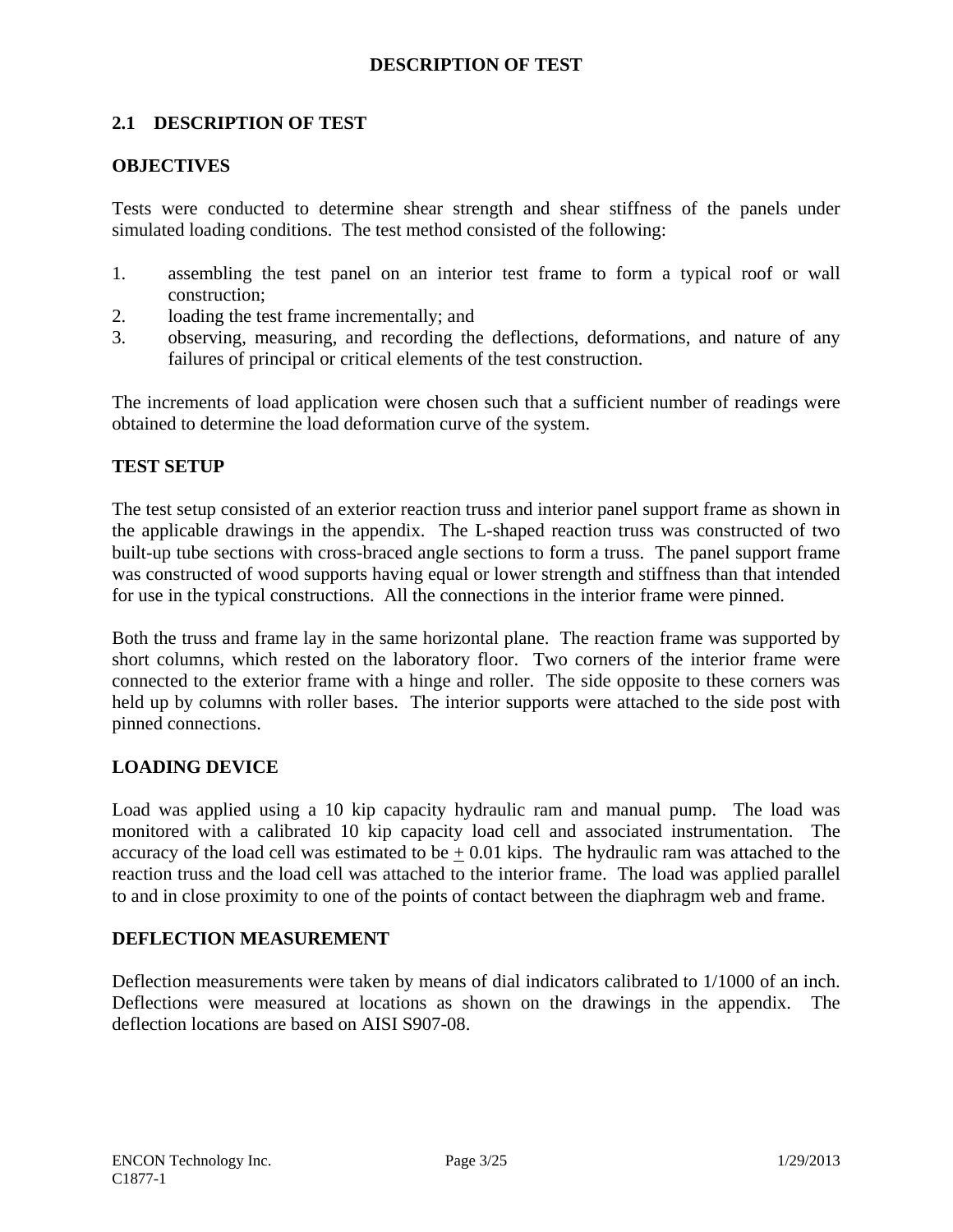## **DESCRIPTION OF TEST**

### **DIAPHRAGM SIZE**

The overall dimension of each construction was in excess of 12' x 8' 4" or 9' 4". The panels covered four equal spans of 2' 0" or three equal spans of 3' 0". The construction width contained four full panels. The panels were attached to the end and interior wood supports with selfdrilling screws. The panels were not attached to the side member of the interior frame. The details of the methods of construction are depicted in the enclosed test drawings. All the material used in the construction represented a typical construction.

## **NUMBER OF TESTS**

Minimum of two panel assemblies was tested for panel span of 2' 0" to determine the shear strength and stiffness. As per Section 8.2 of ASTM E455, the duplicate test for panel span of 3' 0" was waived due to testing span variability.

## **TEST PROCEDURE**

Prior to the diaphragm construction, the interior frame was loaded to determine its bare frame stiffness. The bare frame stiffness was insignificant, deflecting 1" under a 10-lb load. The loading procedure on the completed diaphragm construction consisted of loads applied in increments. The diaphragm was loaded to 20% of the anticipated ultimate load and unloaded. Deflection measurements were recorded at 'no load' conditions. The diaphragm was loaded in 250-lb increments until failure for Test #1  $\&$  #2 and in 200-lb increments until failure for Test #3. Deflection measurements were recorded at every load increment.

#### **TEST DURATION**

The test was stopped when the test specimen was unable to carry additional load or visual failure of one or more components of the diaphragm occurred.

## **2.2 CALCULATIONS**

The ultimate shear strength  $S_u$  (lb/ft) of a given construction is where

> $P_u$  = maximum applied load in the cantilever beam test (lb),  $b =$  depth of diaphragm (ft). b  $S_u = \frac{P_u}{h}$

The net shear deflections  $(\Delta)$  at any load level in the cantilever beam test is

$$
\Delta = \Delta_3 - \left[ \Delta_2 + \frac{a}{b} (\Delta_1 + \Delta_4) \right]
$$

where  $\Delta_1$ ,  $\Delta_2$ ,  $\Delta_3$  and  $\Delta_4$  are measured deformations with appropriate signs at locations shown in the test drawings.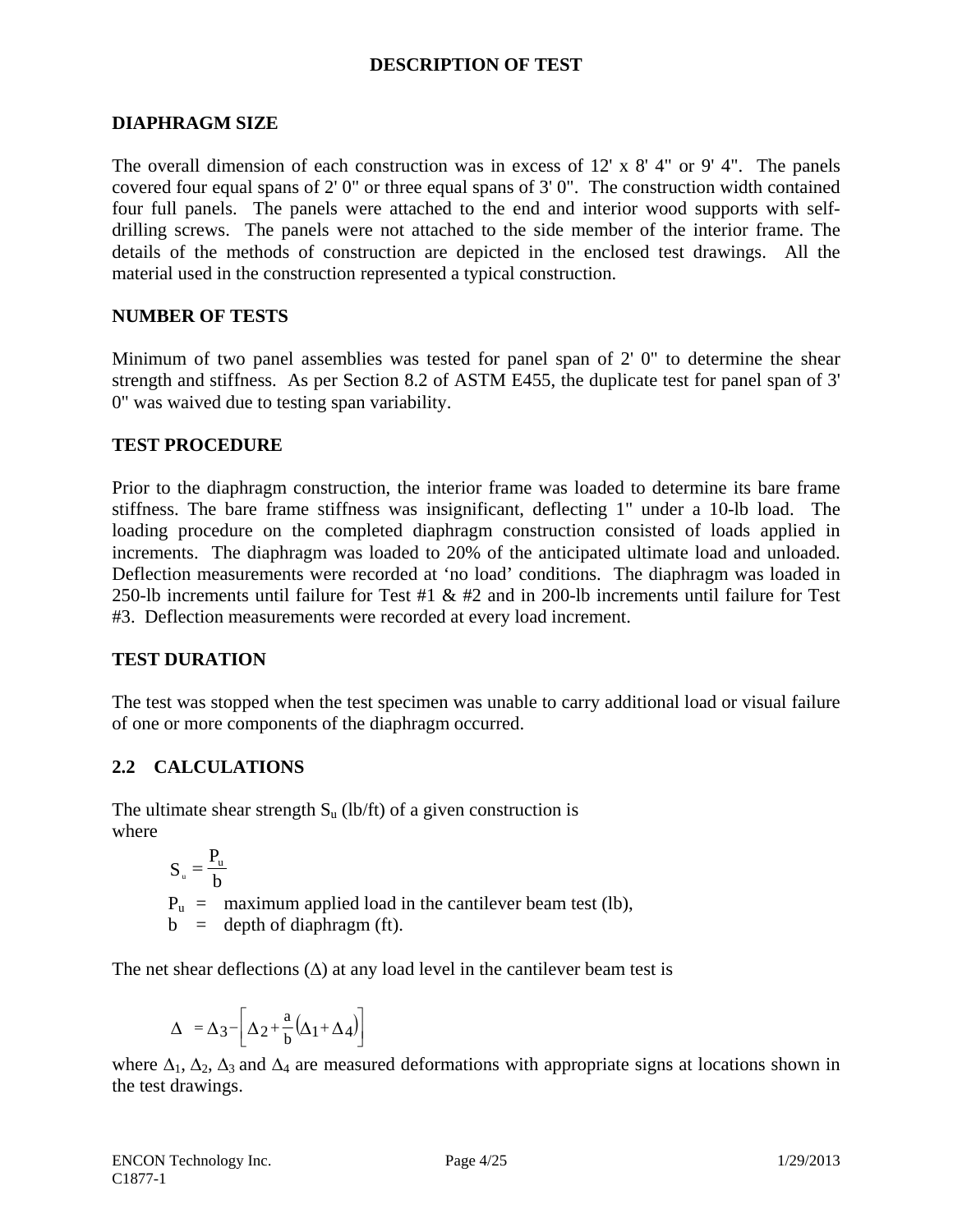## **DESCRIPTION OF TEST**

The apparent shear stiffness G' (lb/in) of a given construction is

$$
G' = \frac{P}{\Delta} \left( \frac{a}{b} \right)
$$

where

 $P = 0.4P_u$  in the cantilever beam test (lb),

 $a = span of diaphragm (ft).$ 

 $\Delta$  = Net shear deflection of diaphragm (in) at 0.4P<sub>u</sub> load.

The shear stiffness calculation is based on AISI S907-08.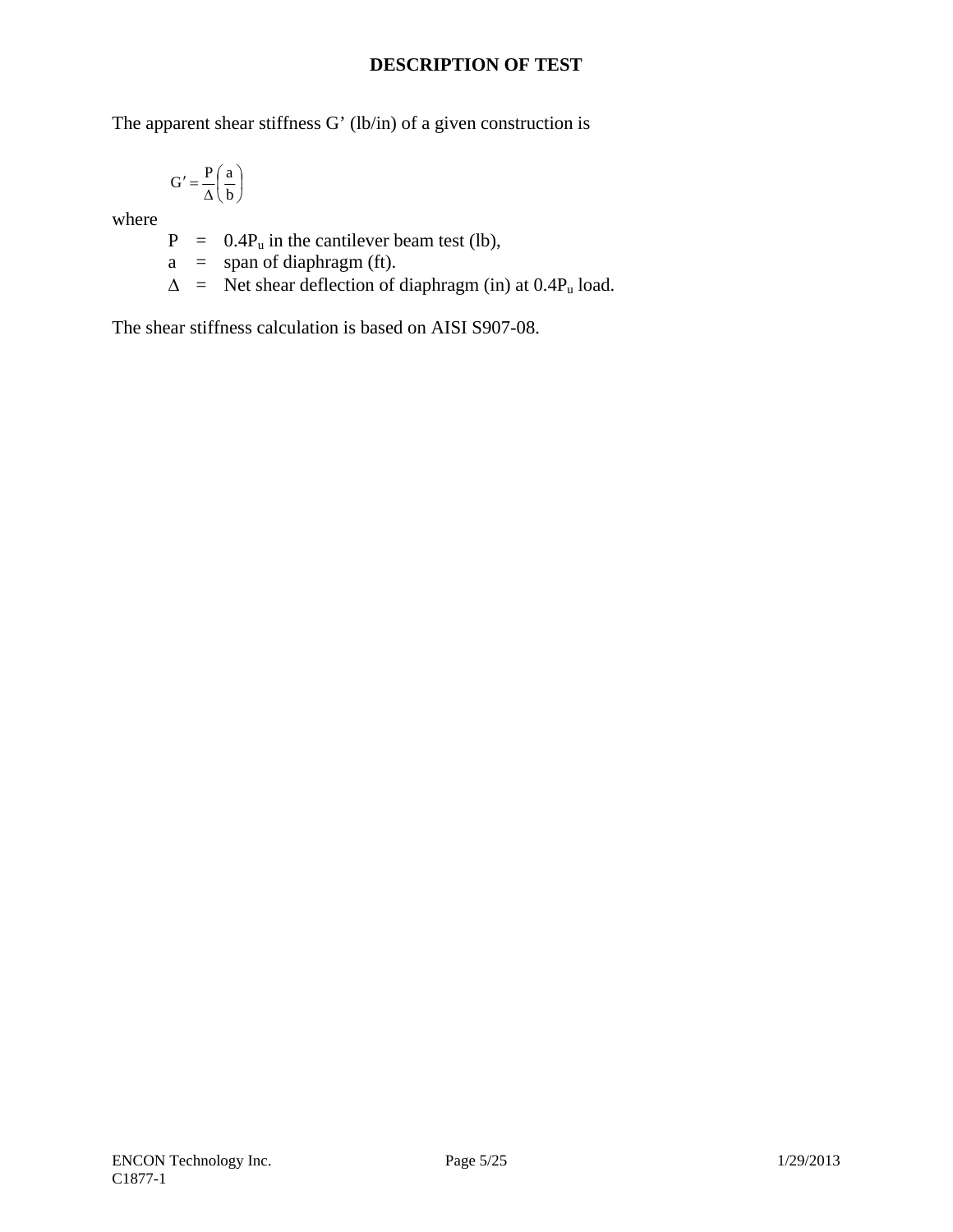# **3.1 SPECIMEN IDENTIFICATION**

| Manufacturer:                     | Central States Manufacturing, Inc.                                                                             |
|-----------------------------------|----------------------------------------------------------------------------------------------------------------|
| Model Type:                       | Panel-Loc Plus Panel                                                                                           |
| Dimensions:                       | 0.75" high, 36" wide coverage                                                                                  |
| Panel Thickness:                  | 29 ga.                                                                                                         |
| <b>Base Metal Thickness:</b>      | 0.0136"                                                                                                        |
| Panel Yield Stress:               | 80 ksi (100 ksi tested)                                                                                        |
| <b>Panel Fasteners:</b>           | $\#10$ x 1.5" long hex head wood screws with washers (Sealtite<br>Building Fasteners Kwikseal® II Wood Binder) |
| Panel Fasteners Spacing:          | 9" o.c.                                                                                                        |
| <b>Support Thickness:</b>         | Nom. 2" x 6" SPF                                                                                               |
| <b>Sidelap Fasteners:</b>         | $#12$ x $3/4$ " long hex head stitch screws with washers (Sealtite<br><b>Building Fasteners)</b>               |
| <b>Sidelap Fasteners Spacing:</b> | $24"$ o.c.                                                                                                     |

**Note: All the test materials were supplied by or purchased for Central States Manufacturing and were not sampled by ENCON.**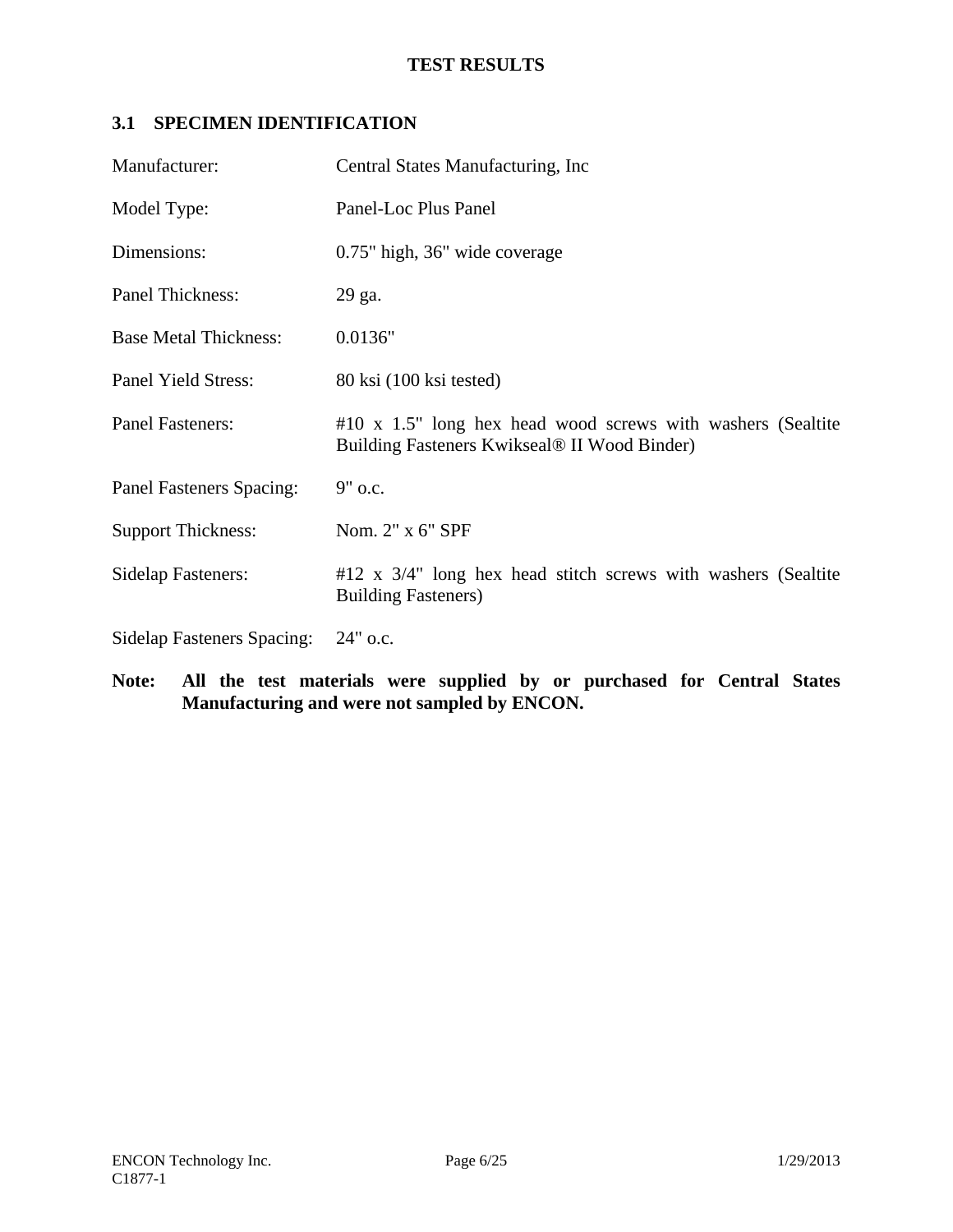# **3.2 TEST #1: 29 GA. PANEL-LOC PLUS AT FOUR EQUAL SPAN OF 2' 0"**

| Test No:                                      |                                          |
|-----------------------------------------------|------------------------------------------|
| Date:                                         | 1.16.13                                  |
| Panel Type:                                   | Panel-Loc Plus                           |
| Gauge:                                        | 29 ga.                                   |
| Thickness:                                    | 0.0136"                                  |
| Panel Width:                                  | 36"                                      |
| <b>Support Spacing:</b>                       | 4 spans @ 24" o.c.                       |
| Type of Structural Fastener:                  | $#10 \times 1.5"$ long Kwikseal II screw |
| <b>Fastener Spacing at End Supports:</b>      | $9"$ o.c.                                |
| <b>Fastener Spacing at Interior Supports:</b> | $9"$ o.c.                                |
| Insulation                                    | None                                     |
| Type of Sidelap Fastener:                     | $#12 \times 3/4"$ long stitch screws     |
| <b>Sidelap Fastener Spacing</b>               | $24"$ o.c                                |
| $a =$ span length of diaphragm (ft):          | 8.33                                     |
| $b = depth of diaphragm (ft):$                | 12.00                                    |

| Load           | Dial Indicator Reading (in) |                |                | Shear          |               |
|----------------|-----------------------------|----------------|----------------|----------------|---------------|
| (lb)           |                             |                |                | Deformation    |               |
|                | 1                           | $\overline{2}$ | $\overline{3}$ | $\overline{4}$ | $\Delta$ (in) |
| $\overline{0}$ | 0.000                       | 0.000          | 0.000          | 0.000          | 0.000         |
| 250            | 0.006                       | 0.008          | 0.054          | 0.006          | 0.038         |
| 500            | 0.029                       | 0.044          | 0.136          | 0.018          | 0.059         |
| 750            | 0.056                       | 0.076          | 0.211          | 0.037          | 0.070         |
| 1000           | 0.073                       | 0.097          | 0.286          | 0.076          | 0.086         |
| 1250           | 0.090                       | 0.116          | 0.350          | 0.097          | 0.104         |
| 1500           | 0.099                       | 0.134          | 0.419          | 0.125          | 0.130         |
| 1750           | 0.107                       | 0.139          | 0.471          | 0.150          | 0.154         |
| 2000           | 0.117                       | 0.144          | 0.543          | 0.189          | 0.187         |
| 2250           | 0.136                       | 0.159          | 0.650          | 0.226          | 0.240         |
| 2500           | 0.166                       | 0.160          | 0.738          | 0.249          | 0.290         |
| 2750           | 0.204                       | 0.161          | 0.855          | 0.273          | 0.363         |
| 3000           | 0.227                       | 0.162          | 0.990          | 0.286          | 0.472         |
| 3250           | 0.258                       | 0.175          | 1.198          | 0.303          | 0.634         |
| 3500           | 0.318                       | 0.185          | 1.510          | 0.344          | 0.865         |
|                |                             |                |                |                |               |
|                |                             |                |                |                |               |

Failure Mode: Panel slotting at the fastener near roller and pinned corners

| Duration of test: | $>10$ minutes   |                       |
|-------------------|-----------------|-----------------------|
|                   | Temperature (F) | Relative Humidity (%) |
| At construction:  | 66              | 26                    |
| At testing        | 66.2            | 26                    |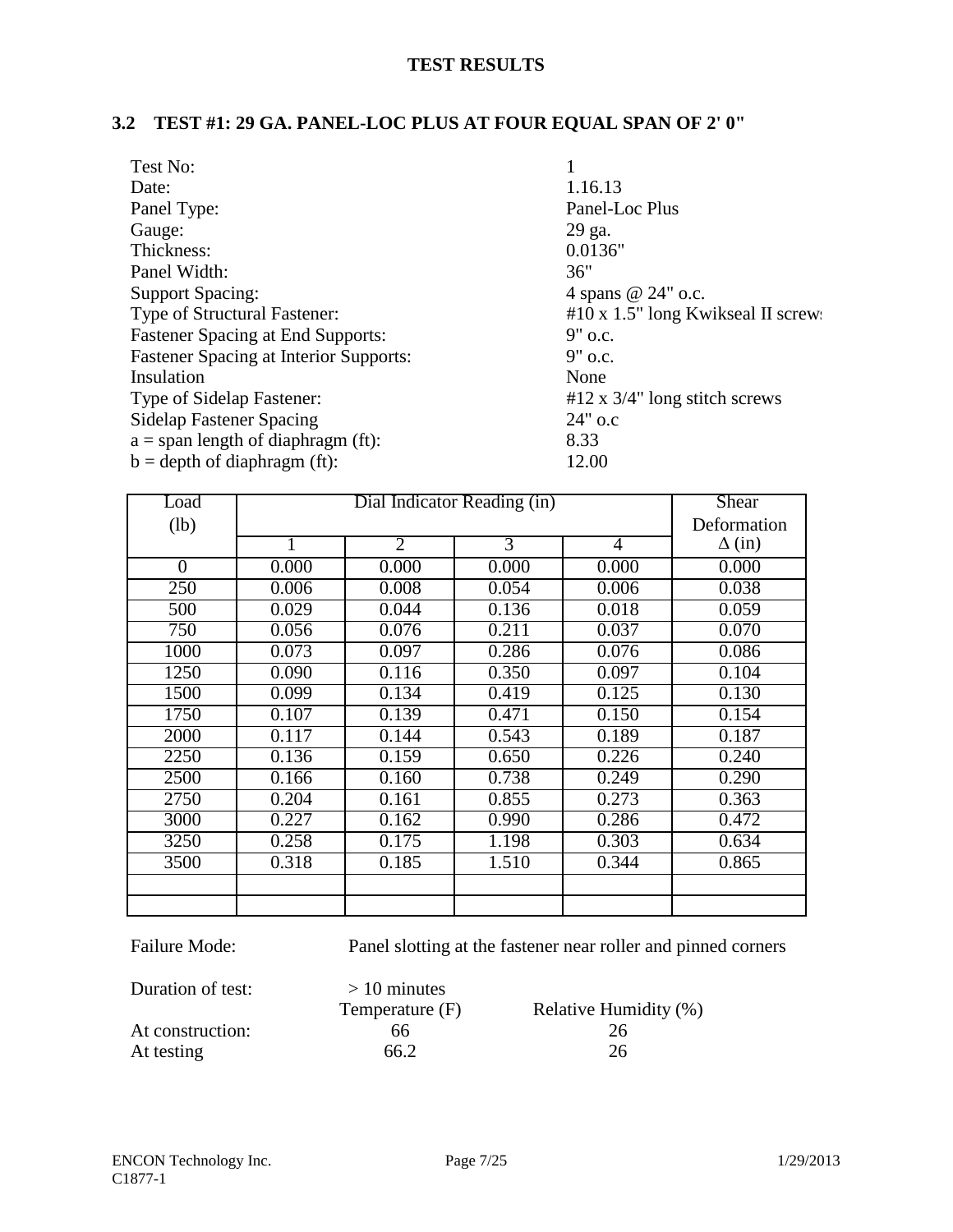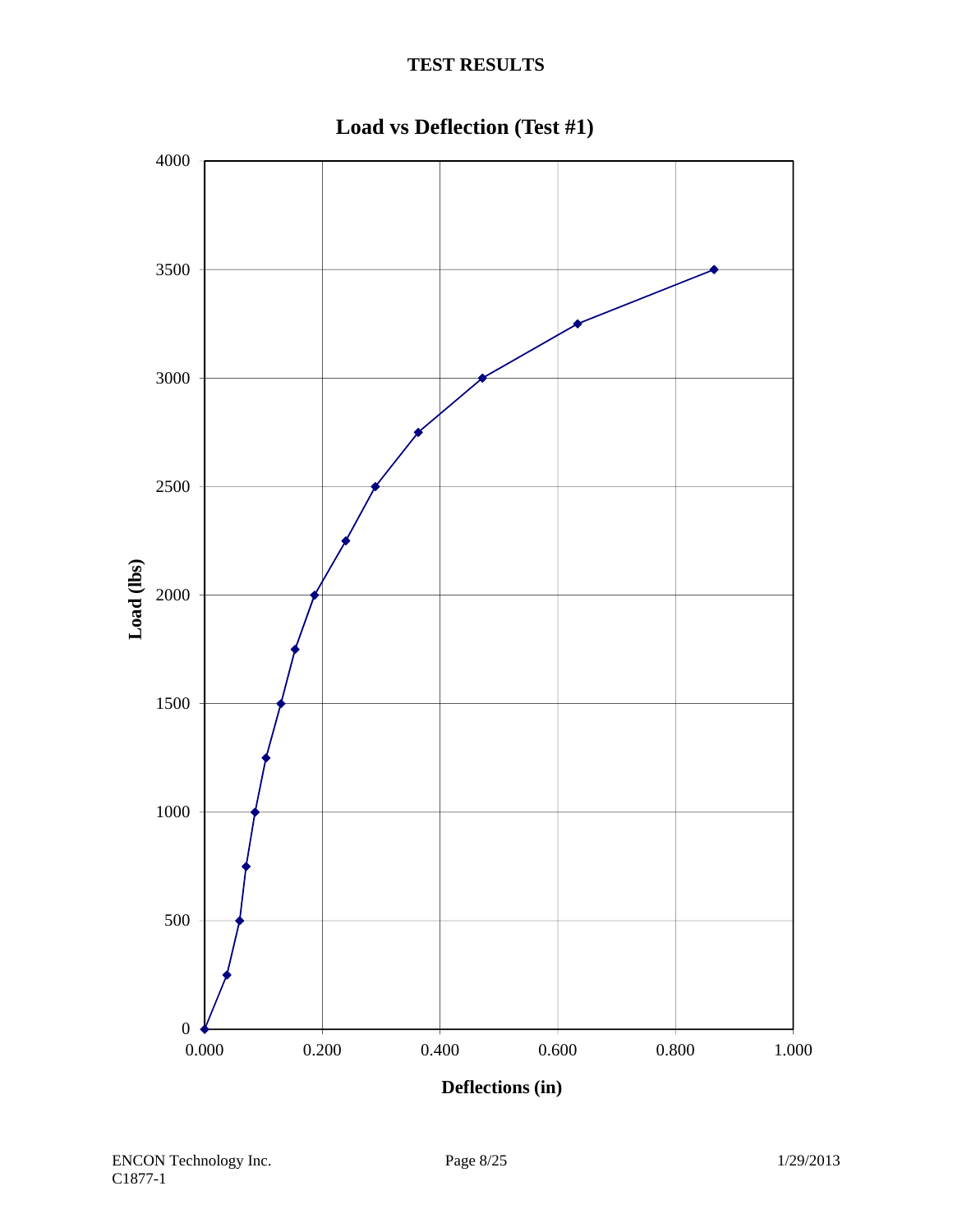# **3.3 TEST #2: 29 GA., 80 KSI PANEL-LOC PLUS AT FOUR EQUAL SPAN OF 2' 0"**

| Test No:                                      | $\overline{2}$                           |
|-----------------------------------------------|------------------------------------------|
| Date:                                         | 1.16.13                                  |
| Panel Type:                                   | Panel-Loc Plus                           |
| Gauge:                                        | 29 ga.                                   |
| Thickness:                                    | 0.0136"                                  |
| Panel Width:                                  | 36"                                      |
| Support Spacing:                              | 4 spans @ 24" o.c.                       |
| Type of Structural Fastener:                  | $#10 \times 1.5"$ long Kwikseal II screw |
| <b>Fastener Spacing at End Supports:</b>      | $9"$ o.c.                                |
| <b>Fastener Spacing at Interior Supports:</b> | $9"$ o.c.                                |
| Insulation                                    | None                                     |
| Type of Sidelap Fastener:                     | #12 x $3/4$ " long stitch screws         |
| <b>Sidelap Fastener Spacing</b>               | 24" o.c                                  |
| $a =$ span length of diaphragm (ft):          | 8.33                                     |
| $b = depth of diaphragm (ft):$                | 12.00                                    |

| Load     | Dial Indicator Reading (in) |                |       |                | Shear         |
|----------|-----------------------------|----------------|-------|----------------|---------------|
| $(lb)$   |                             |                |       | Deformation    |               |
|          | 1                           | $\overline{2}$ | 3     | $\overline{4}$ | $\Delta$ (in) |
| $\Omega$ | 0.000                       | 0.000          | 0.000 | 0.000          | 0.000         |
| 250      | 0.010                       | $-0.001$       | 0.032 | 0.015          | 0.016         |
| 500      | 0.055                       | 0.035          | 0.149 | 0.069          | 0.028         |
| 750      | 0.083                       | 0.056          | 0.237 | 0.117          | 0.042         |
| 1000     | 0.097                       | 0.066          | 0.306 | 0.151          | 0.068         |
| 1250     | 0.109                       | 0.078          | 0.386 | 0.197          | 0.096         |
| 1500     | 0.112                       | 0.094          | 0.454 | 0.227          | 0.125         |
| 1750     | 0.113                       | 0.101          | 0.530 | 0.266          | 0.166         |
| 2000     | 0.113                       | 0.106          | 0.617 | 0.303          | 0.222         |
| 2250     | 0.111                       | 0.117          | 0.712 | 0.321          | 0.295         |
| 2500     | 0.114                       | 0.123          | 0.818 | 0.348          | 0.374         |
| 2750     | 0.120                       | 0.129          | 0.951 | 0.364          | 0.486         |
| 3000     | 0.122                       | 0.135          | 1.112 | 0.377          | 0.631         |
| 3250     | 0.133                       | 0.143          | 1.321 | 0.401          | 0.807         |
| 3500     | 0.142                       | 0.152          | 1.526 | 0.432          | 0.976         |
|          |                             |                |       |                |               |
|          |                             |                |       |                |               |

Failure Mode: Panel slotting at the fastener near roller and pinned corners

| Duration of test: | $>10$ minutes   |                       |
|-------------------|-----------------|-----------------------|
|                   | Temperature (F) | Relative Humidity (%) |
| At construction:  | 66.2            | 26                    |
| At testing        | 66.2            | 26                    |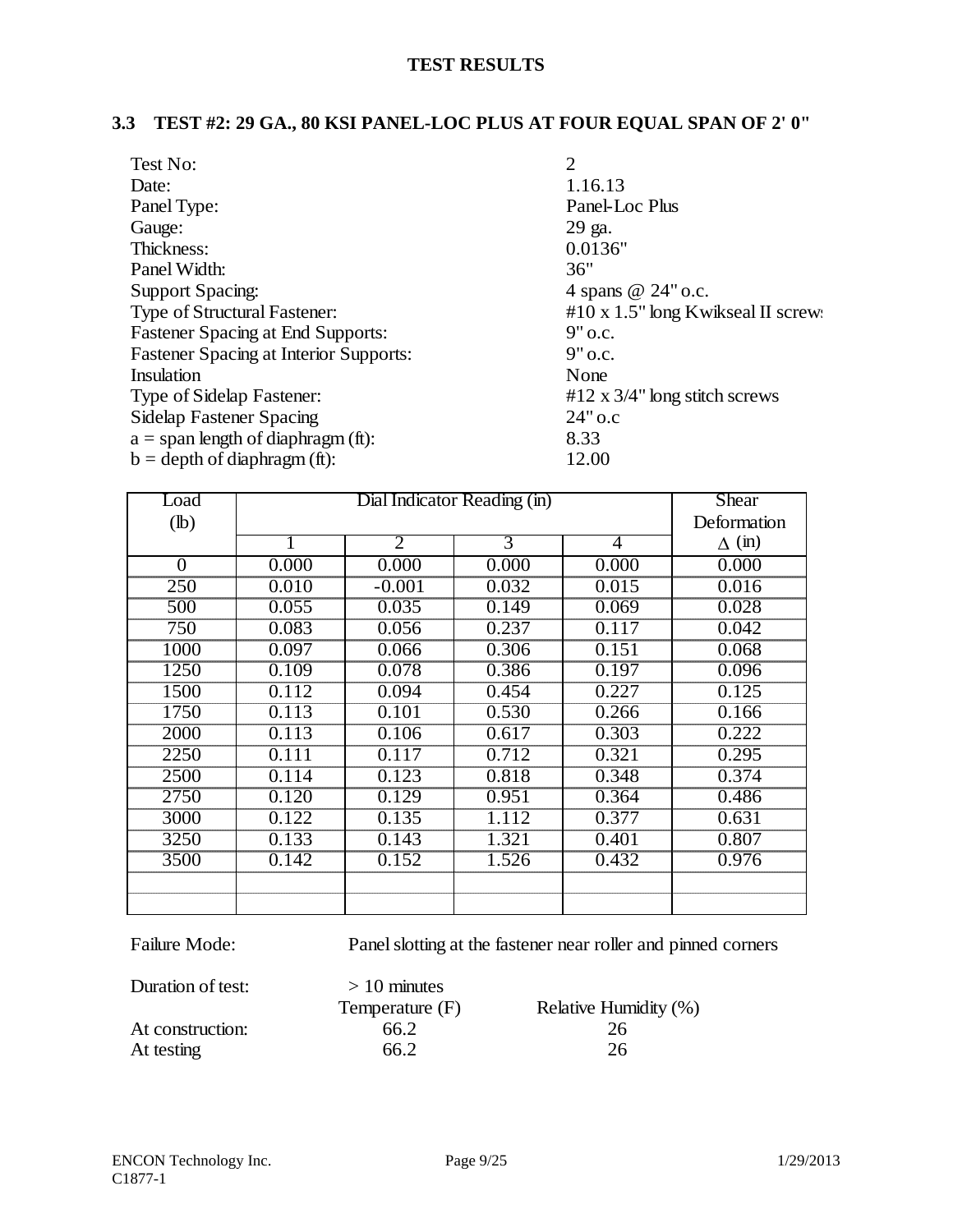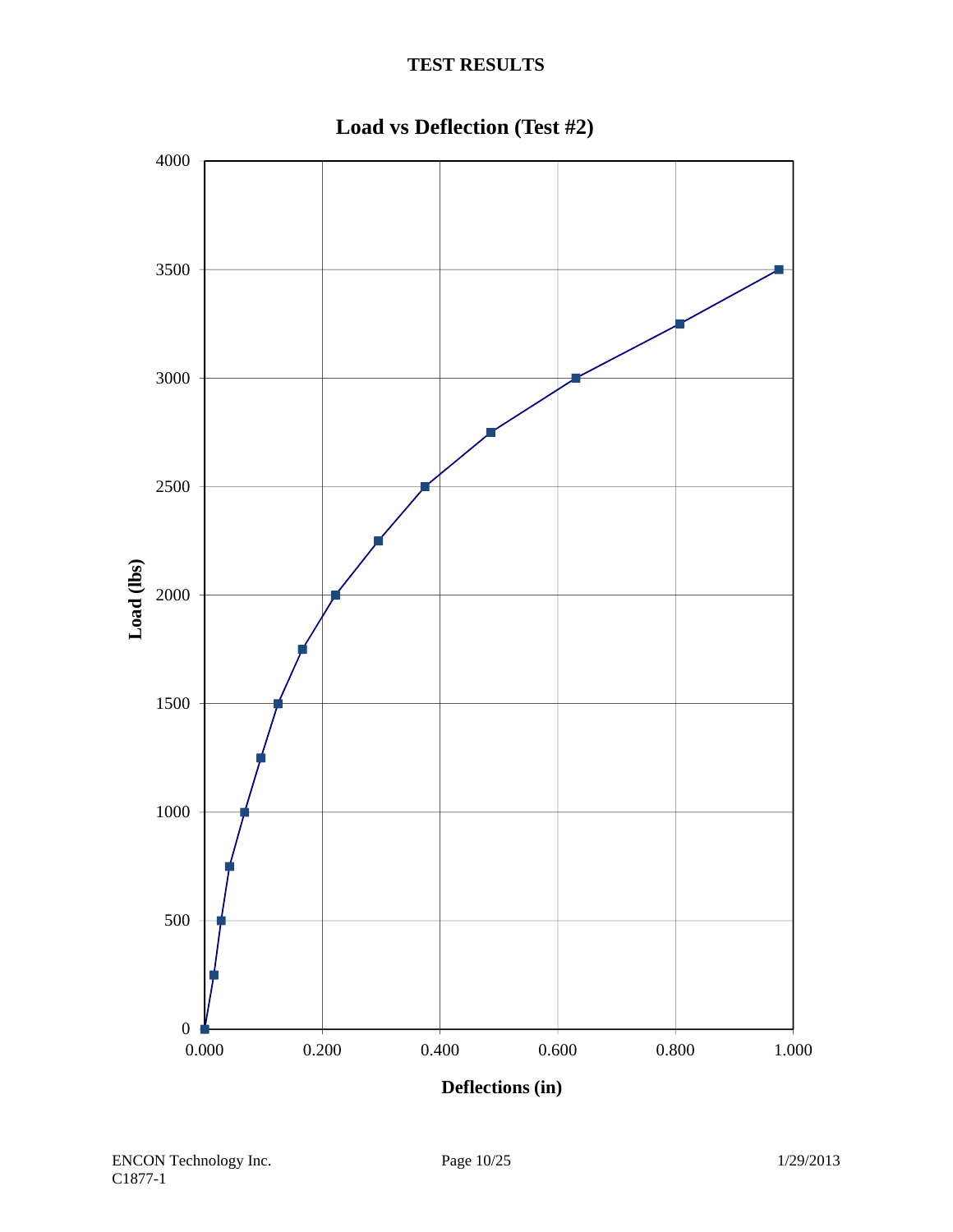# **3.4 TEST #3: 29 GA., 80 KSI PANEL-LOC PLUS AT THREE EQUAL SPAN OF 3' 0"**

| 3                                          |
|--------------------------------------------|
| 1.18.13                                    |
| Panel-Loc Plus                             |
| 29 ga.                                     |
| 0.0136"                                    |
| 36"                                        |
| 3 spans @ 36" o.c.                         |
| $\#10 \times 1.5$ " long Kwikseal II screw |
| 9" o.c.                                    |
| $9"$ o.c.                                  |
| None                                       |
| #12 x $3/4$ " long stitch screws           |
| $24"$ o.c                                  |
| 9.33                                       |
| 12.00                                      |
|                                            |

| Load           | Dial Indicator Reading (in) |                |                |                | <b>Shear</b>  |
|----------------|-----------------------------|----------------|----------------|----------------|---------------|
| $(lb)$         |                             |                |                | Deformation    |               |
|                |                             | $\overline{2}$ | $\overline{3}$ | $\overline{4}$ | $\Delta$ (in) |
| $\overline{0}$ | 0.000                       | 0.000          | 0.000          | 0.000          | 0.000         |
| 200            | 0.013                       | 0.018          | 0.075          | 0.025          | 0.027         |
| 400            | 0.040                       | 0.087          | 0.200          | 0.050          | 0.043         |
| 600            | 0.054                       | 0.134          | 0.297          | 0.082          | 0.057         |
| 800            | 0.067                       | 0.156          | 0.375          | 0.116          | 0.077         |
| 1000           | 0.084                       | 0.168          | 0.441          | 0.145          | 0.095         |
| 1200           | 0.098                       | 0.187          | 0.534          | 0.184          | 0.128         |
| 1400           | 0.110                       | 0.198          | 0.630          | 0.220          | 0.175         |
| 1600           | 0.130                       | 0.207          | 0.715          | 0.245          | 0.216         |
| 1800           | 0.140                       | 0.208          | 0.812          | 0.277          | 0.280         |
| 2000           | 0.146                       | 0.216          | 0.975          | 0.313          | 0.402         |
| 2200           | 0.173                       | 0.216          | 1.159          | 0.350          | 0.536         |
|                |                             |                |                |                |               |
|                |                             |                |                |                |               |
|                |                             |                |                |                |               |
|                |                             |                |                |                |               |
|                |                             |                |                |                |               |

| <b>Failure Mode:</b> | Panel buckled near load corner |                       |  |
|----------------------|--------------------------------|-----------------------|--|
| Duration of test:    | $> 10$ minutes                 |                       |  |
|                      | Temperature (F)                | Relative Humidity (%) |  |
| At construction:     | 66                             | 27                    |  |
| At testing           | 66.2                           | 27                    |  |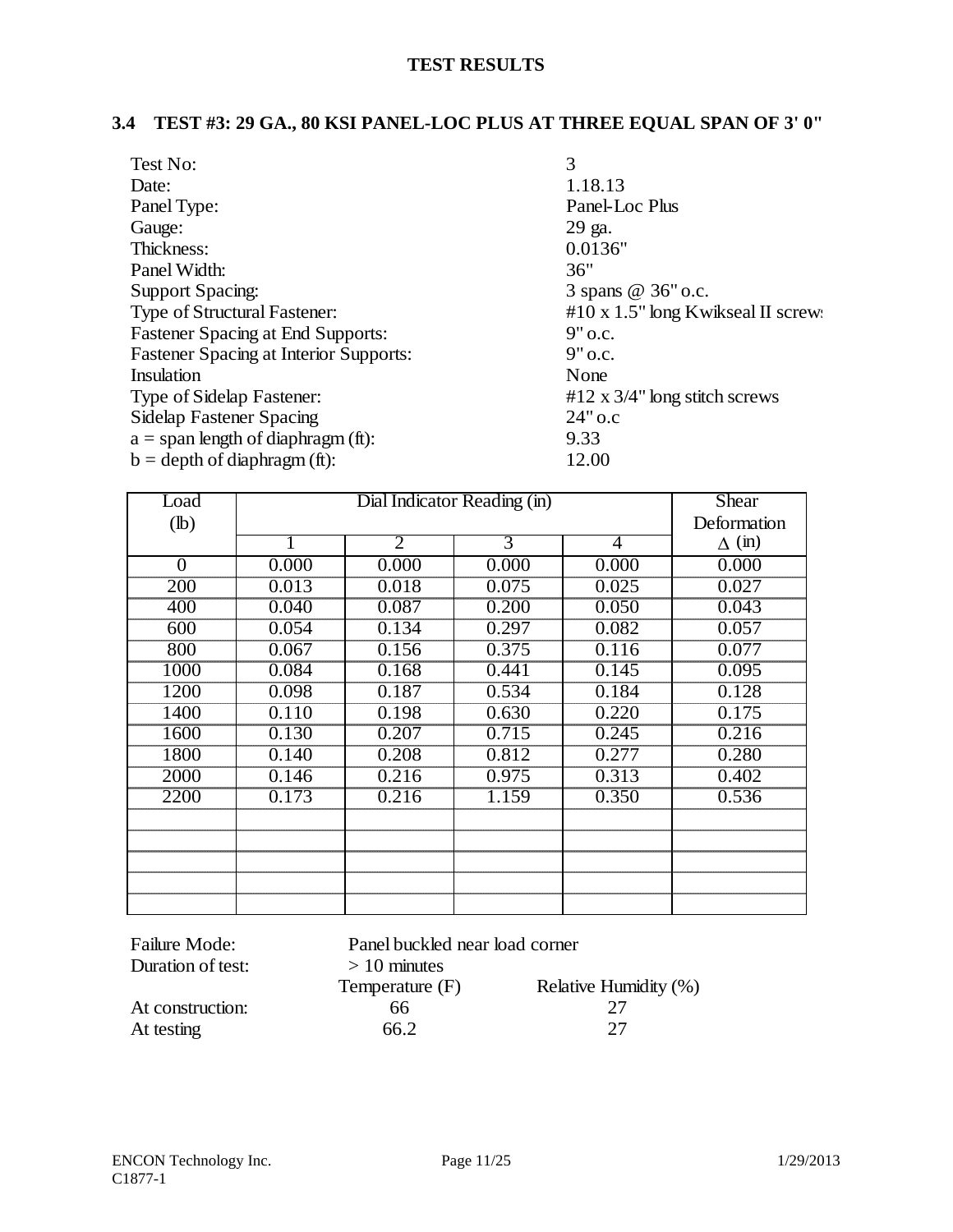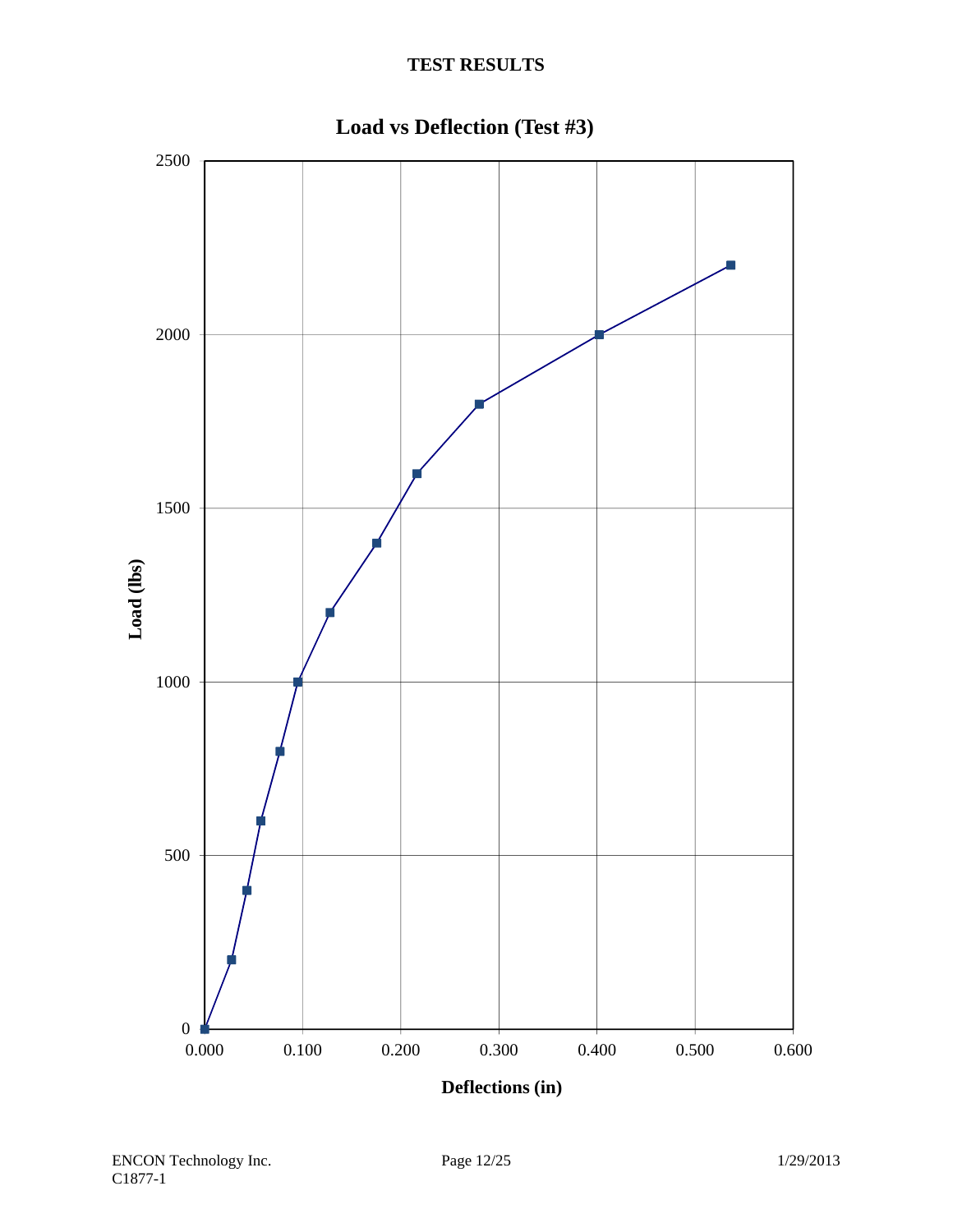





**PHOTO 2** View of the wood support layout for panel span of 2' 0". (DSCN0009)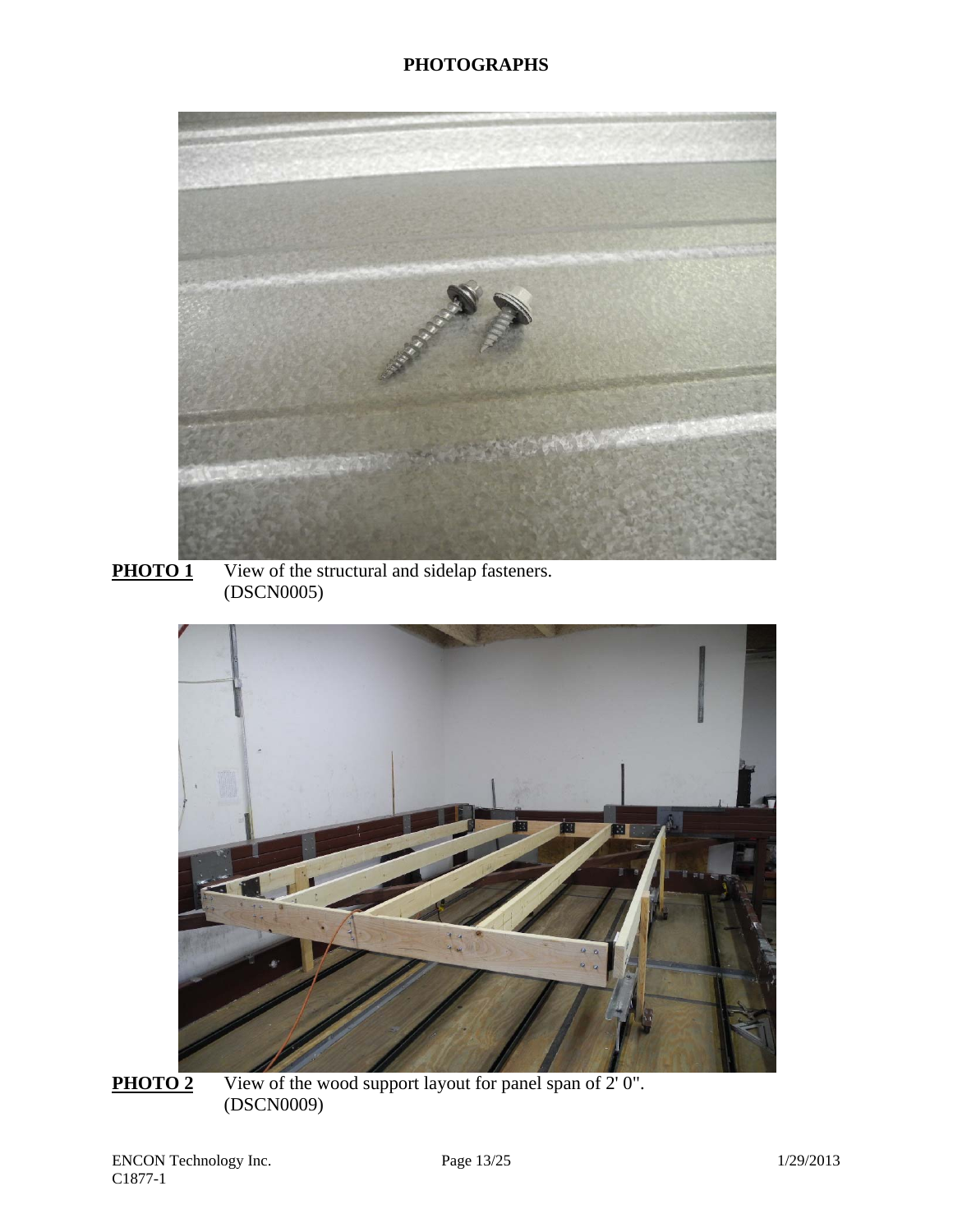## **PHOTOGRAPHS**



**PHOTO 3** View of the panel fasteners at end and interior supports. (DSCN0011)



**PHOTO 4** Overview of the diaphragm test setup of the Panel-Loc Plus at 2' 0" span. (DSCN0010)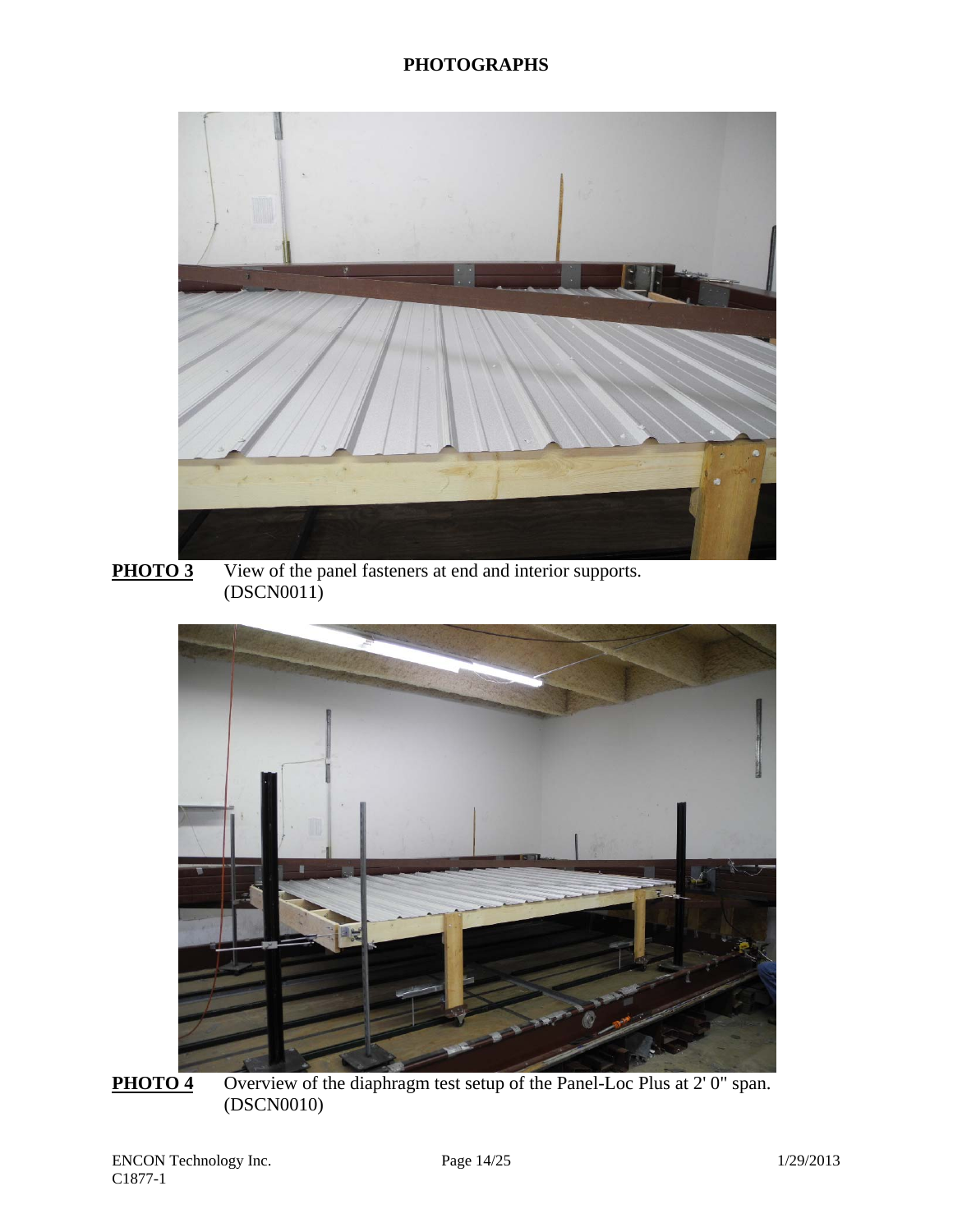## **PHOTOGRAPHS**



**PHOTO 5** View of panel slotting at fastener near the roller support in Test #1. (DSCN0015)



**PHOTO 6** View of panel slotting at fastener near the pinned support in Test #2. (DSCN0021)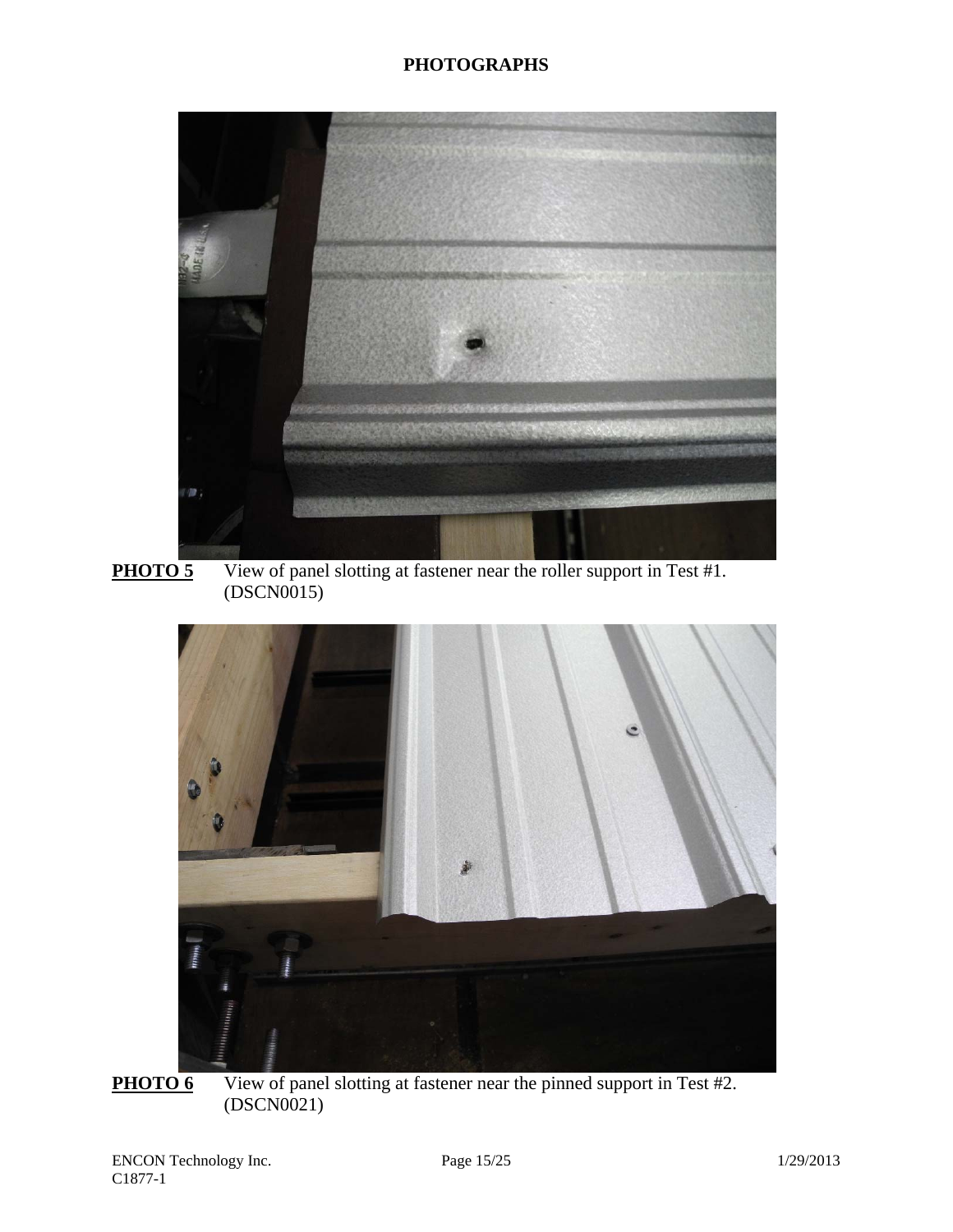

**PHOTO 7** Overview of the diaphragm test setup of Panel-Loc Plus at 3' 0" span. (DSCN0027)



**PHOTO 8** View of panel buckling near the loaded corner in Test #3. (DSCN0030)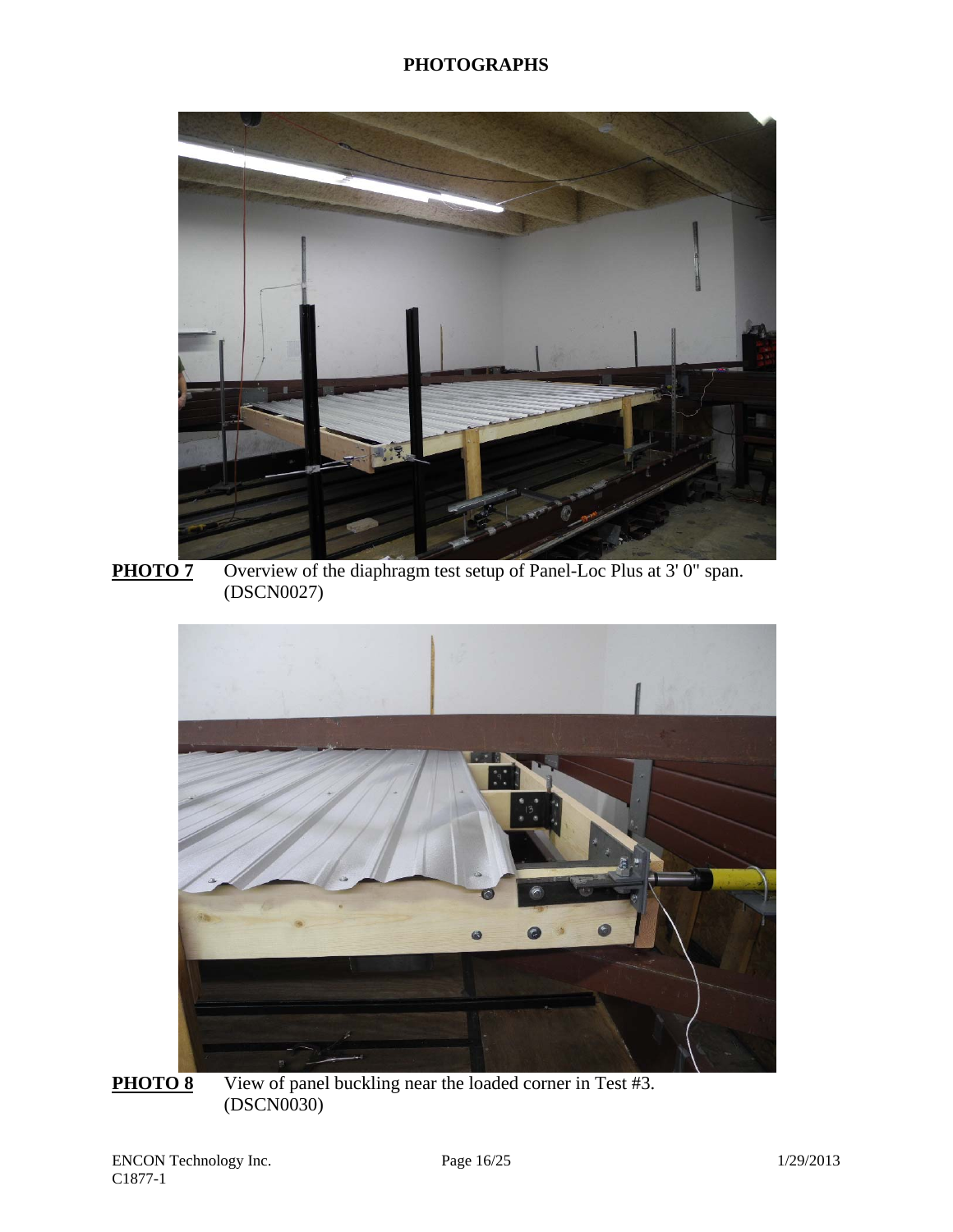

 $C1877 - 1$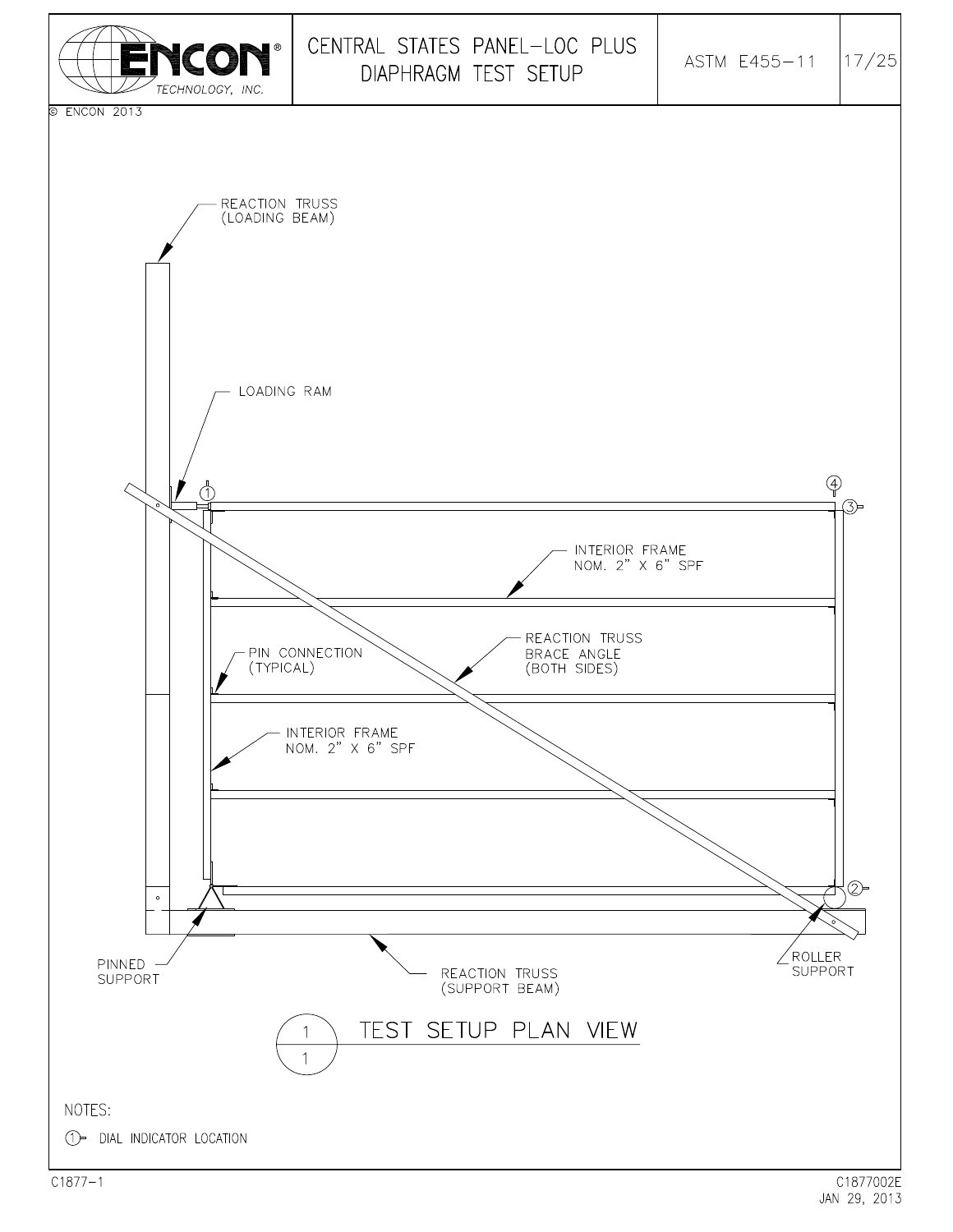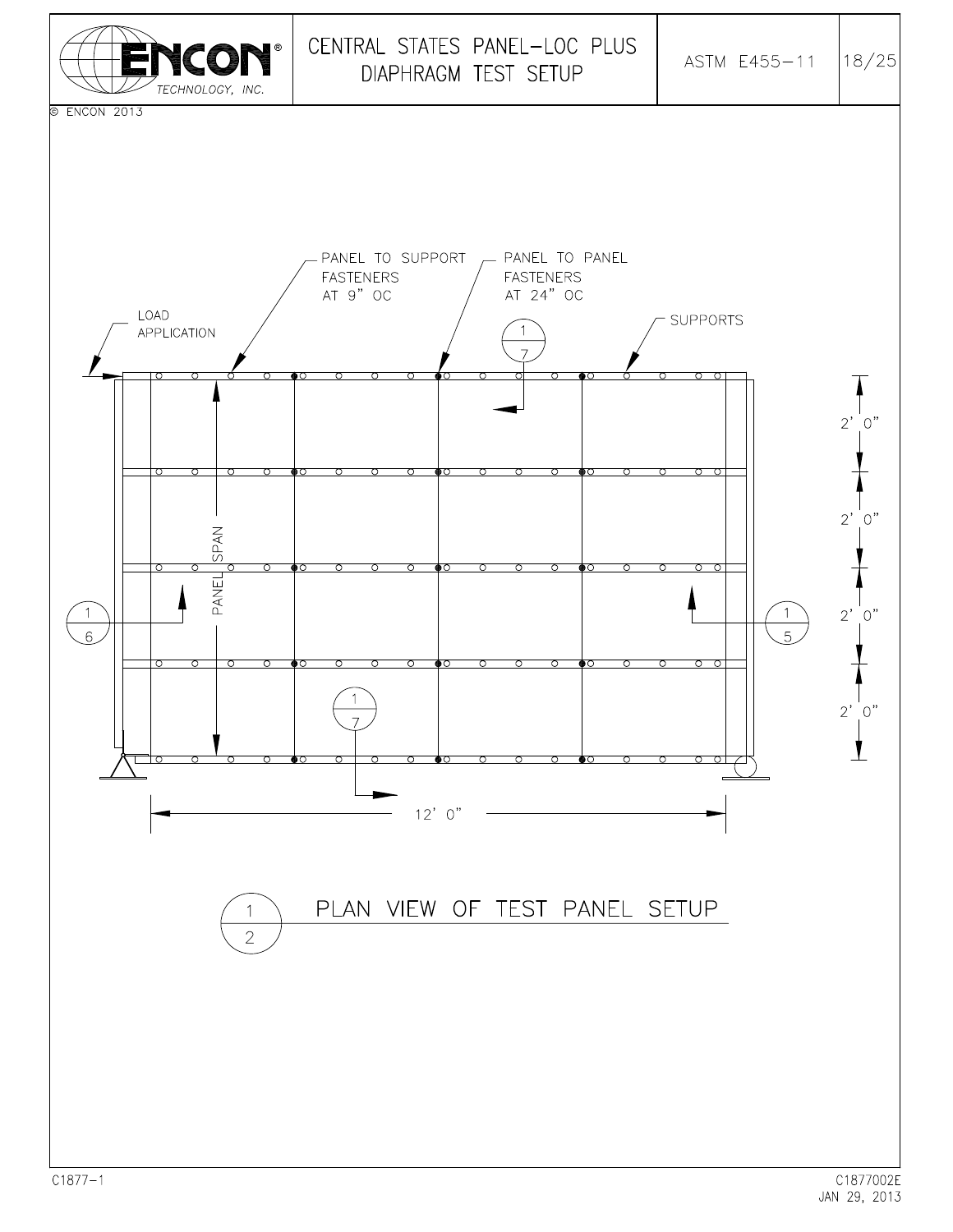

JAN 29, 2013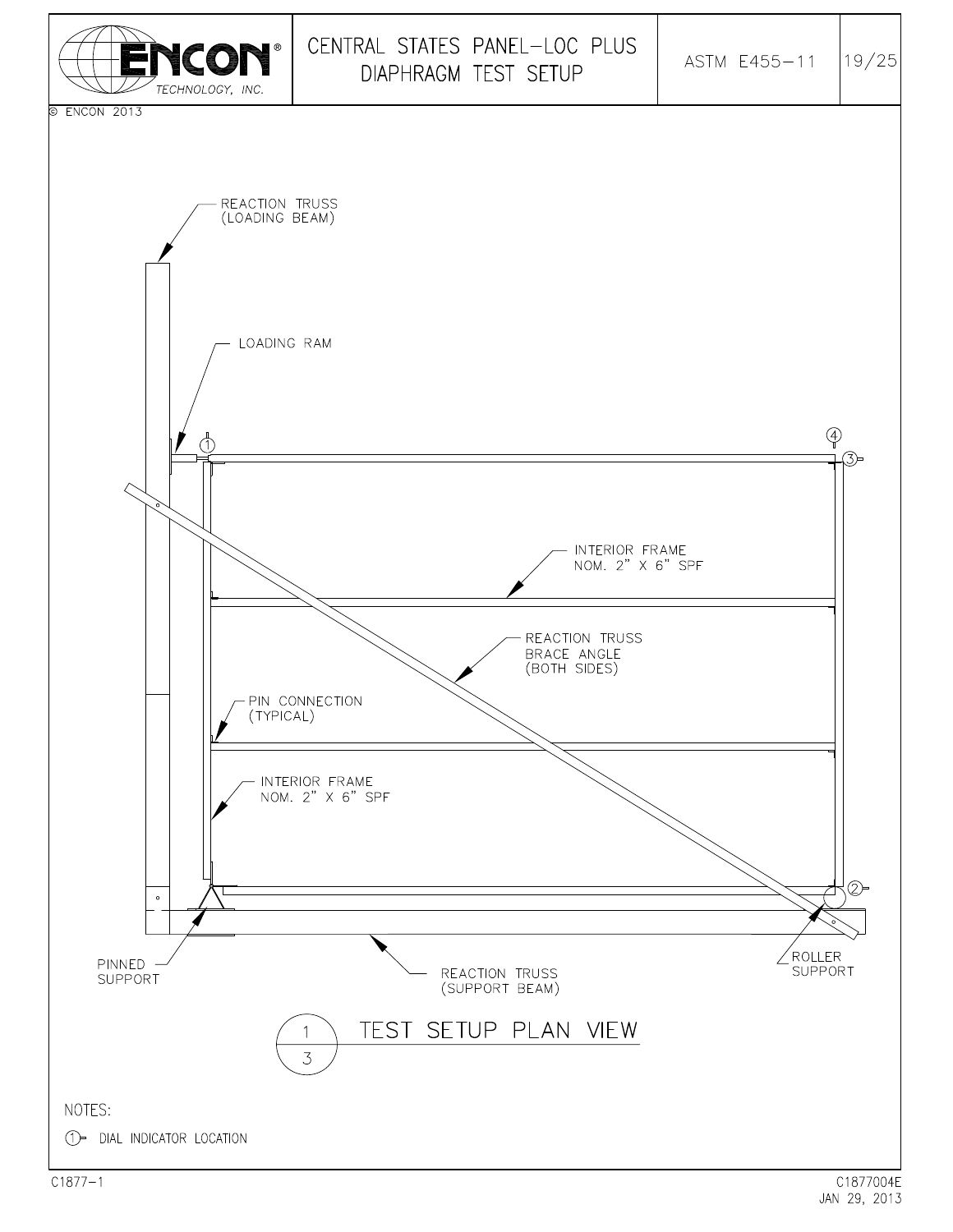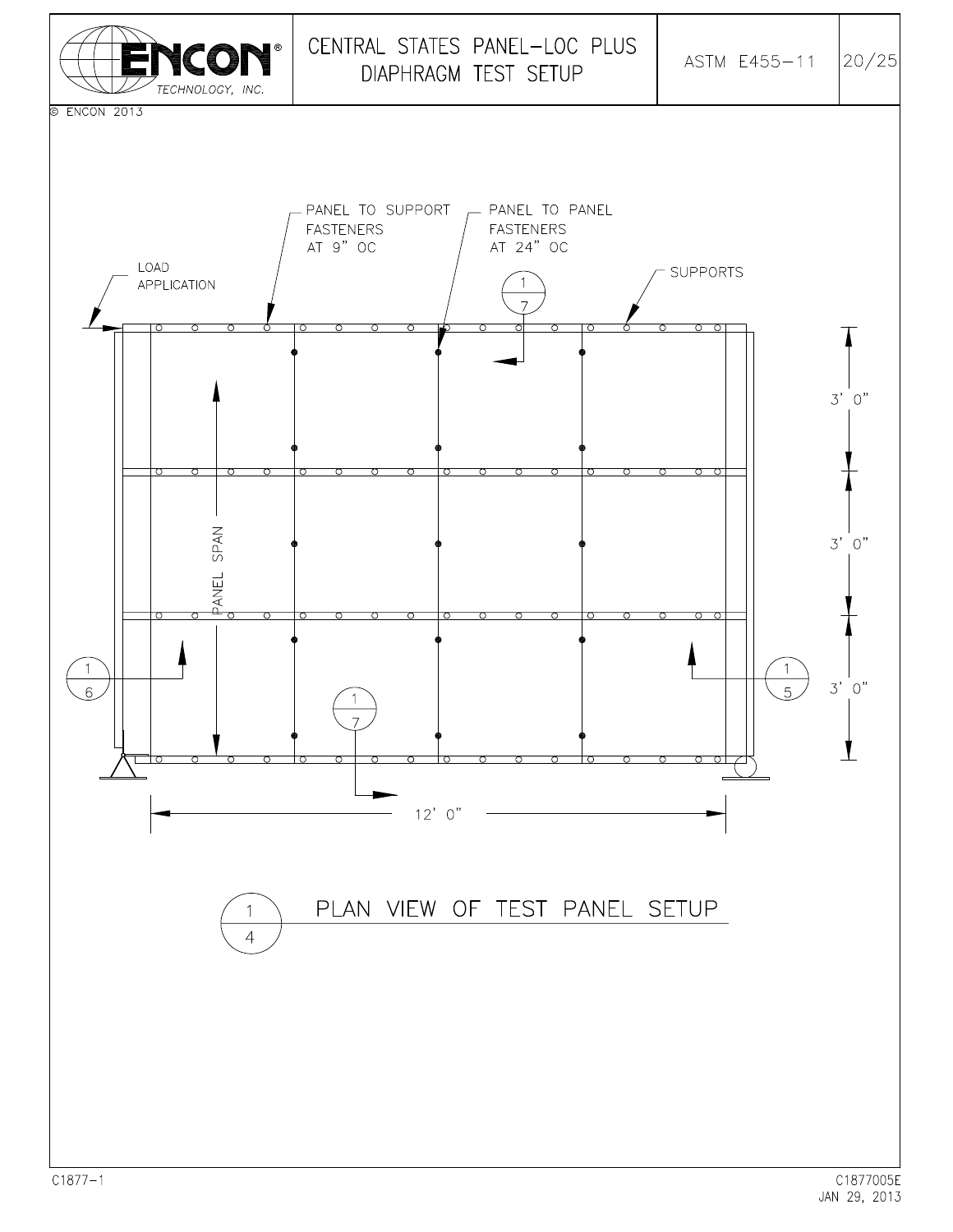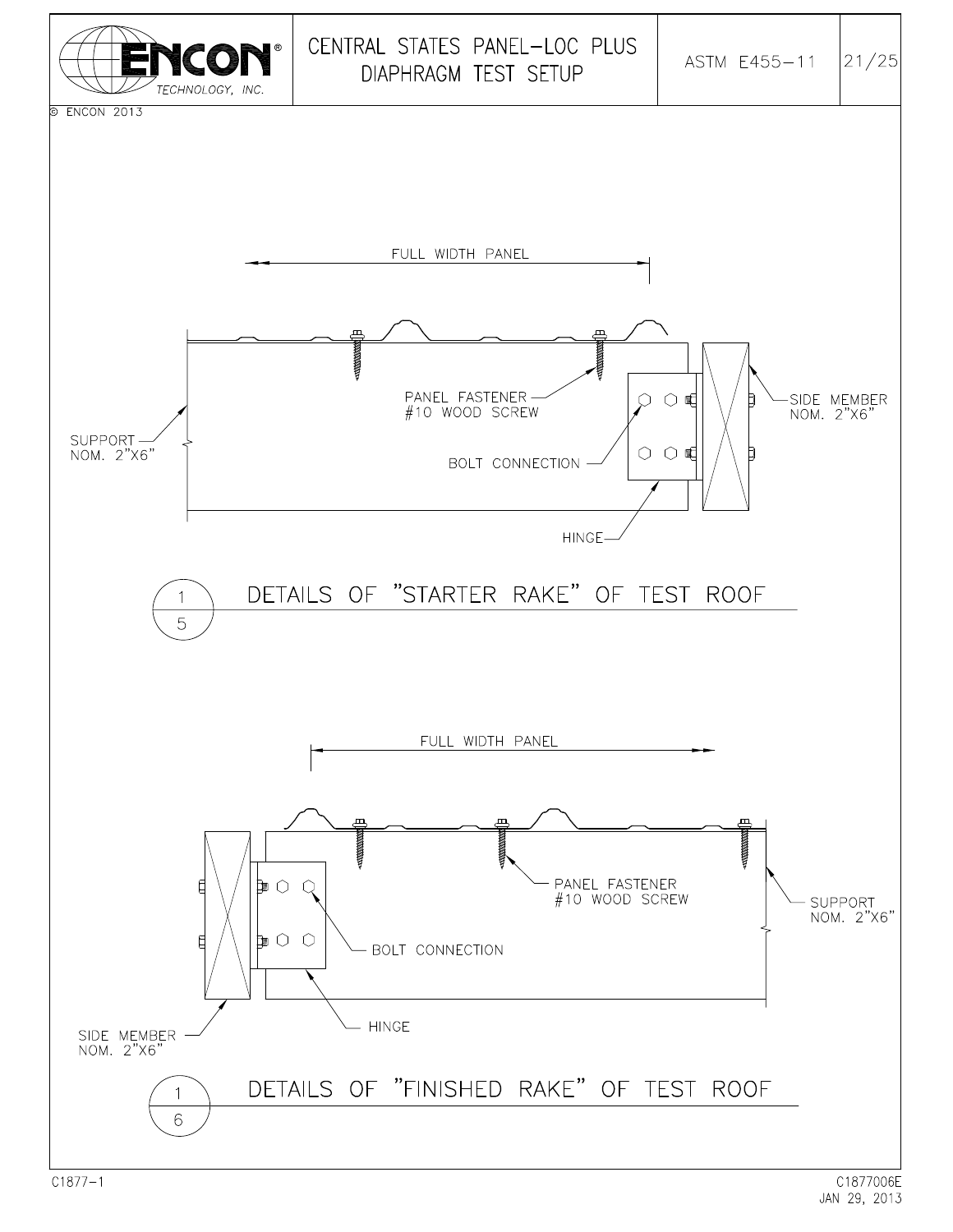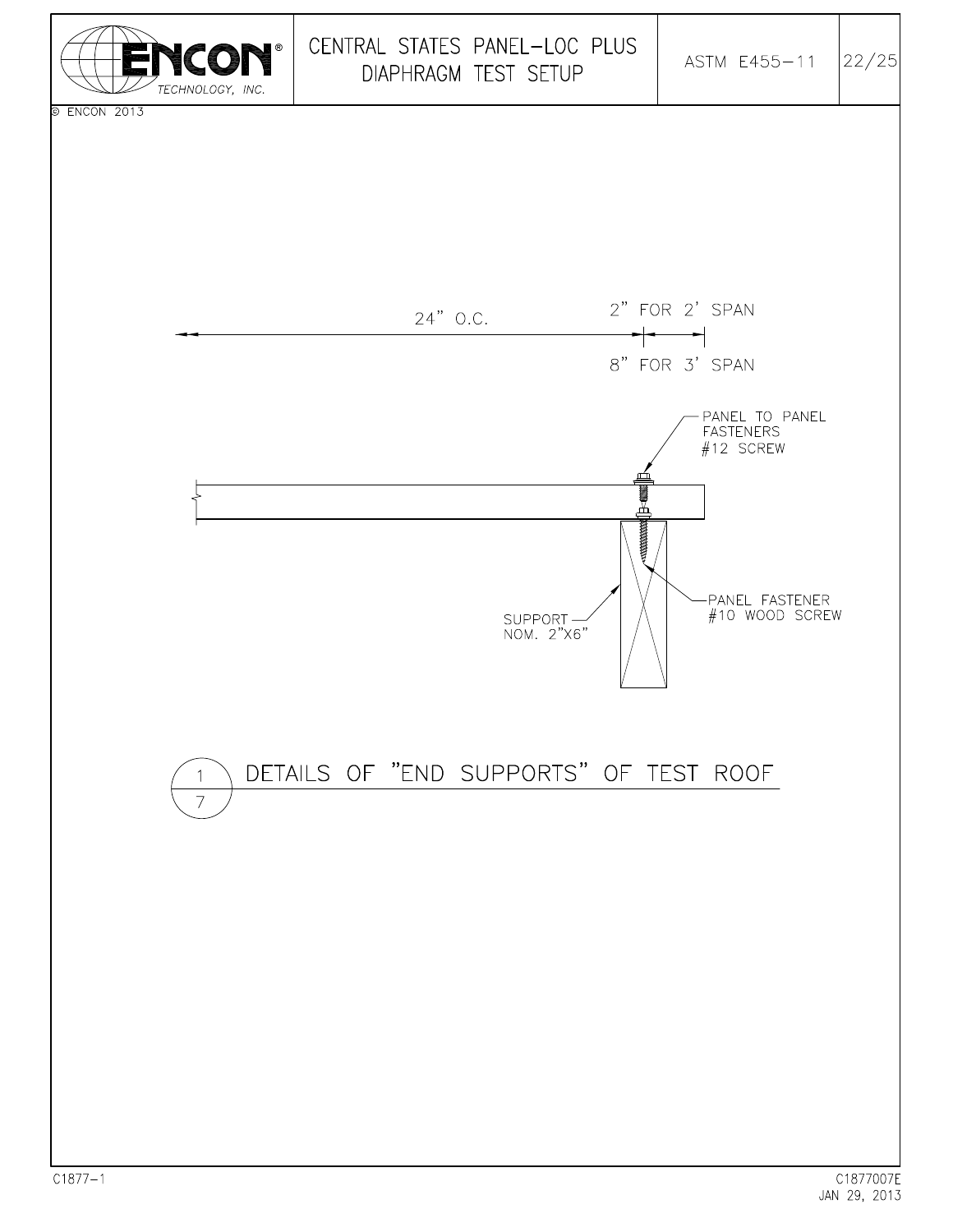

3100 North Hemlock Circle Broken Arrow, OK 74012-1115

WWW.SHERRYLABS.COM Tel: 918-258-6066 800-982-8378 Fax: 918-258-1154

#### **LABORATORY REPORT**

| Attn:                         | <b>Bala Sockalingam</b>       | <b>Report No:</b> | B13011033 |
|-------------------------------|-------------------------------|-------------------|-----------|
| <b>ENCON Technology, Inc.</b> |                               | Date Reported:    | 1/23/2013 |
|                               | 1216 N. Lansing Ave.          | <b>P.O. No:</b>   | Verbal    |
| <b>Suite C</b>                |                               |                   |           |
|                               | Tulsa, OK 74106 United States |                   |           |

**Material: Steel**

**Description: (1) Panel-Loc Plus 29 ga., Sample No.: 1**

Room Temperature Tensile Testing ASTM E8/E8M-11, Parallel to Length of the Specimen, As Received

| Width, Initial,<br>in | Thickness, Initial,<br>ın | <b>Tensile Strength,</b><br>psi | Yield (0.2% Offset),<br>psi | <b>Elongation</b><br>$(4W)$ ,<br>$\%$ | <b>Location of Fracture</b>    |
|-----------------------|---------------------------|---------------------------------|-----------------------------|---------------------------------------|--------------------------------|
| 0.504                 | 0.0136                    | 106600                          | 100000                      |                                       | Outside Middle Half of<br>Gage |

Approved by:

Tim Jones Mechanical Testing Technician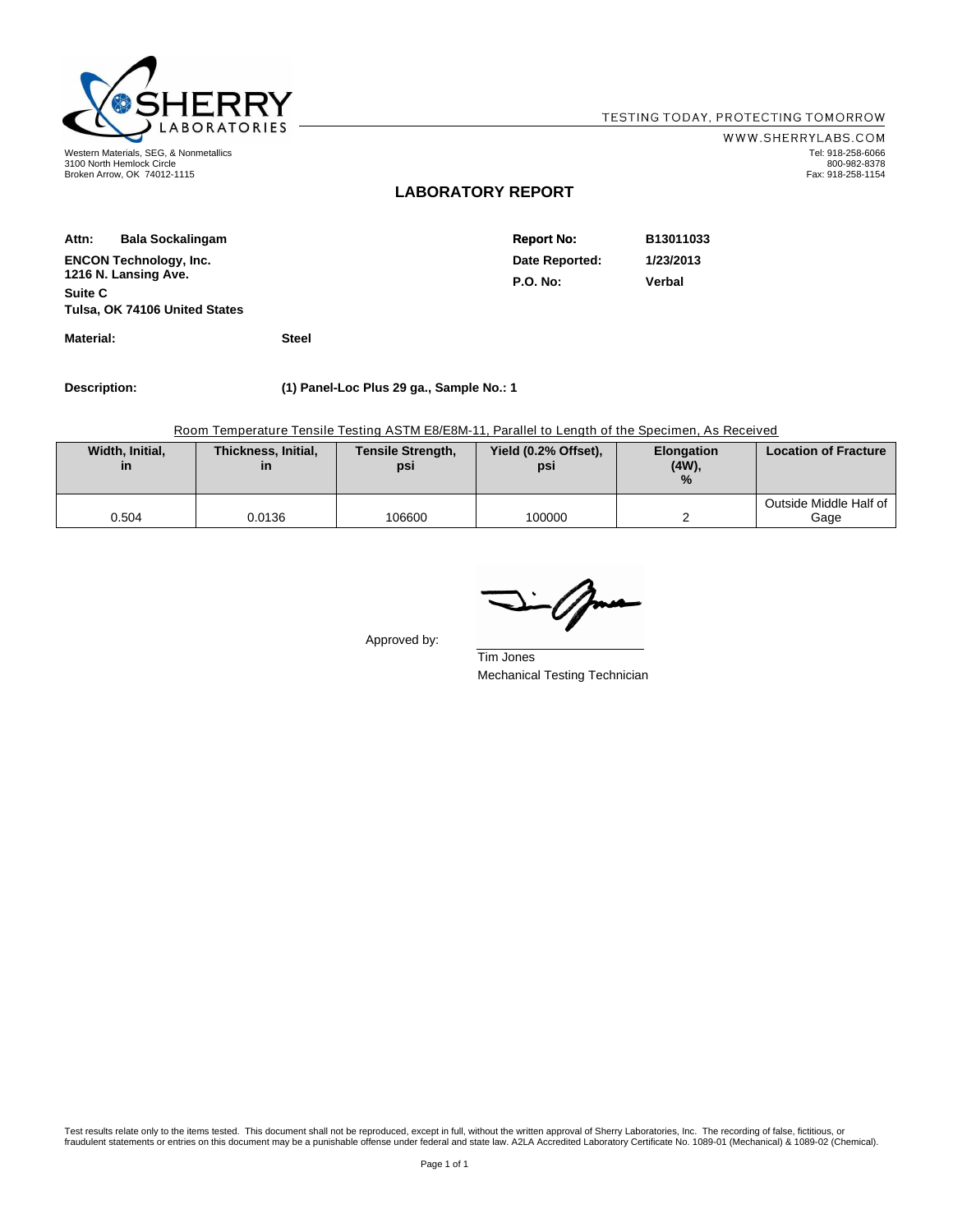## **APPENDIX**

## **5.3 TEST CONDITIONS**

#### A. OWNERSHIP OF ENCON WORK PRODUCT

All test results developed as a part of this work shall be CUSTOMER's property. All samples submitted to ENCON for testing shall become the property of ENCON. CUSTOMER understands that any test program including procedures and test machines incorporated as a part of this work is a result of continuing long-term research and development by ENCON and because of this all ENCON test procedures, test drawings and other intellectual property relating to this work is and shall remain the property of ENCON. Test samples were disposed of shortly after completion of the tests unless other arrangements were agreed to in writing prior to the test.

ENCON will use its normal procedures to retain copies of the information developed as a part of this test for a period of three years from the date the work was done. This material may be routinely destroyed thereafter.

#### B. ENCON GUARANTEE

ENCON guarantees it used its best effort to accomplish this test work. Work done by ENCON was carefully completed by personnel believed to be competent. ENCON tests were based on what was currently believed to be good engineering practices in use at the time of the test.

The safety factors used are generally accepted as suitable to produce safe results. However, good engineering practices and applicable codes and insurance requirements must be taken into consideration in determining if a test procedure is satisfactory for a specific end use. Applicable specifications, good engineering practices and applicable safety factors may change in the future. CUSTOMER should be alert to these changes.

The information and test results presented by ENCON in this test report are offered in good faith based on information ENCON believes to be reliable. This information is offered as a guide to assist CUSTOMER in CUSTOMER's endeavors and does not contain any warranties as to fitness by ENCON. No REPRESENTATION OF WARRANTIES, EXPRESS OR IMPLIED, INCLUDING THOSE OF MERCHANTABILITY AND OF FITNESS FOR A PARTICULAR PURPOSE are made by ENCON, and more specifically, ENCON hereby expressly disclaim such. In no event shall ENCON be liable for ANY CONSEQUENTIAL, INCIDENTAL OR SPECIAL DAMAGES, including, without limitation, labor, transportation, loss of use, loss of profits, harm, personnel injury and damage to property.

If any doubt exists as to the proper means of interpreting or using the test results contained herein, contact ENCON for clarification. CUSTOMER should assure themselves through careful evaluations that test results are suitable for those end uses to which CUSTOMER intends to put them.